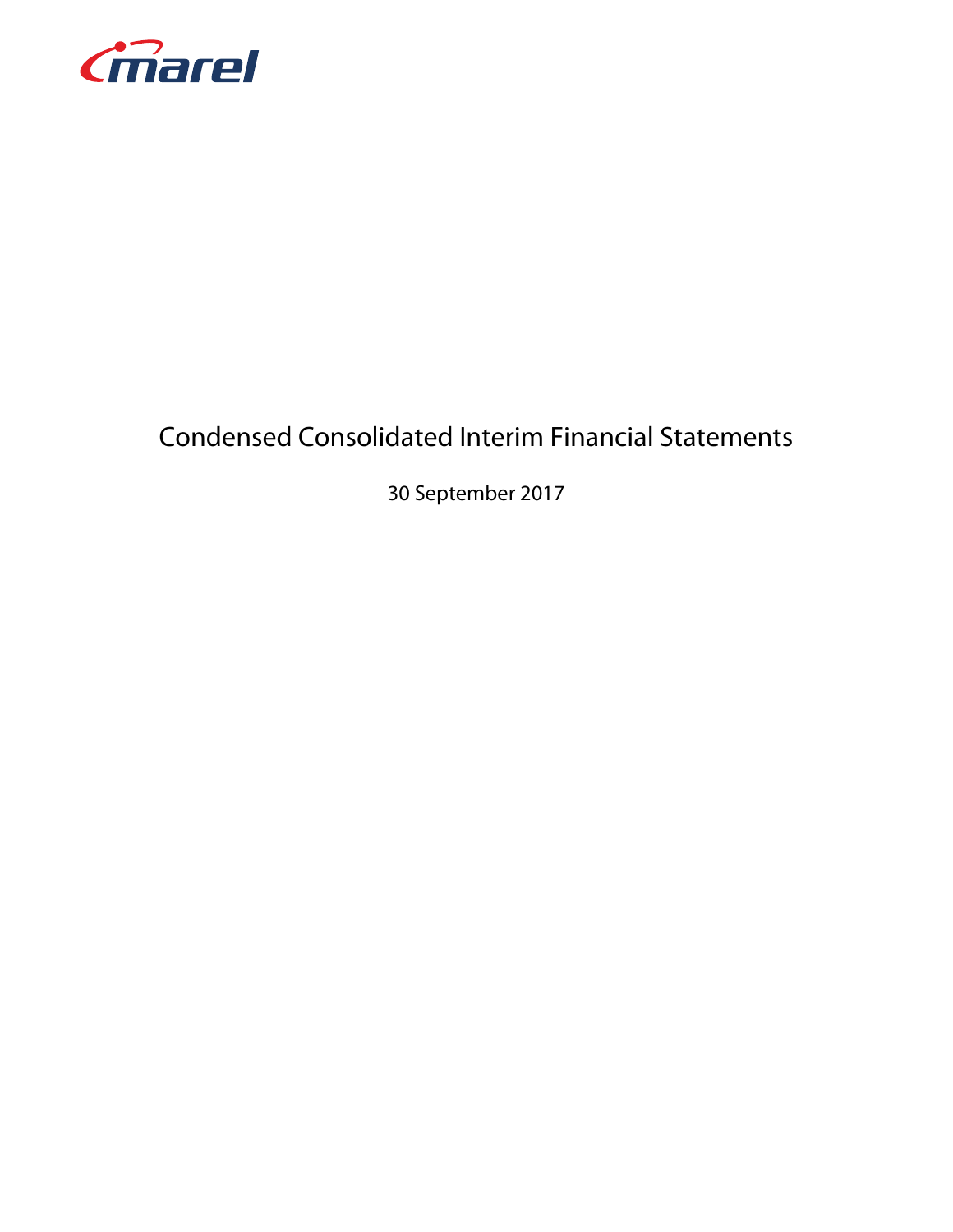

# Contents

| The Board of Directors' and CEO's Report                         | 2 |
|------------------------------------------------------------------|---|
| <b>Consolidated Statement of Income</b>                          | 4 |
| Consolidated Statement of Comprehensive Income                   | 5 |
| <b>Consolidated Statement of Financial Position</b>              | 6 |
| Consolidated Statement of Changes in Equity                      | 7 |
| <b>Consolidated Statement of Cash Flows</b>                      | 8 |
| Notes to the Condensed Consolidated Interim Financial Statements | 9 |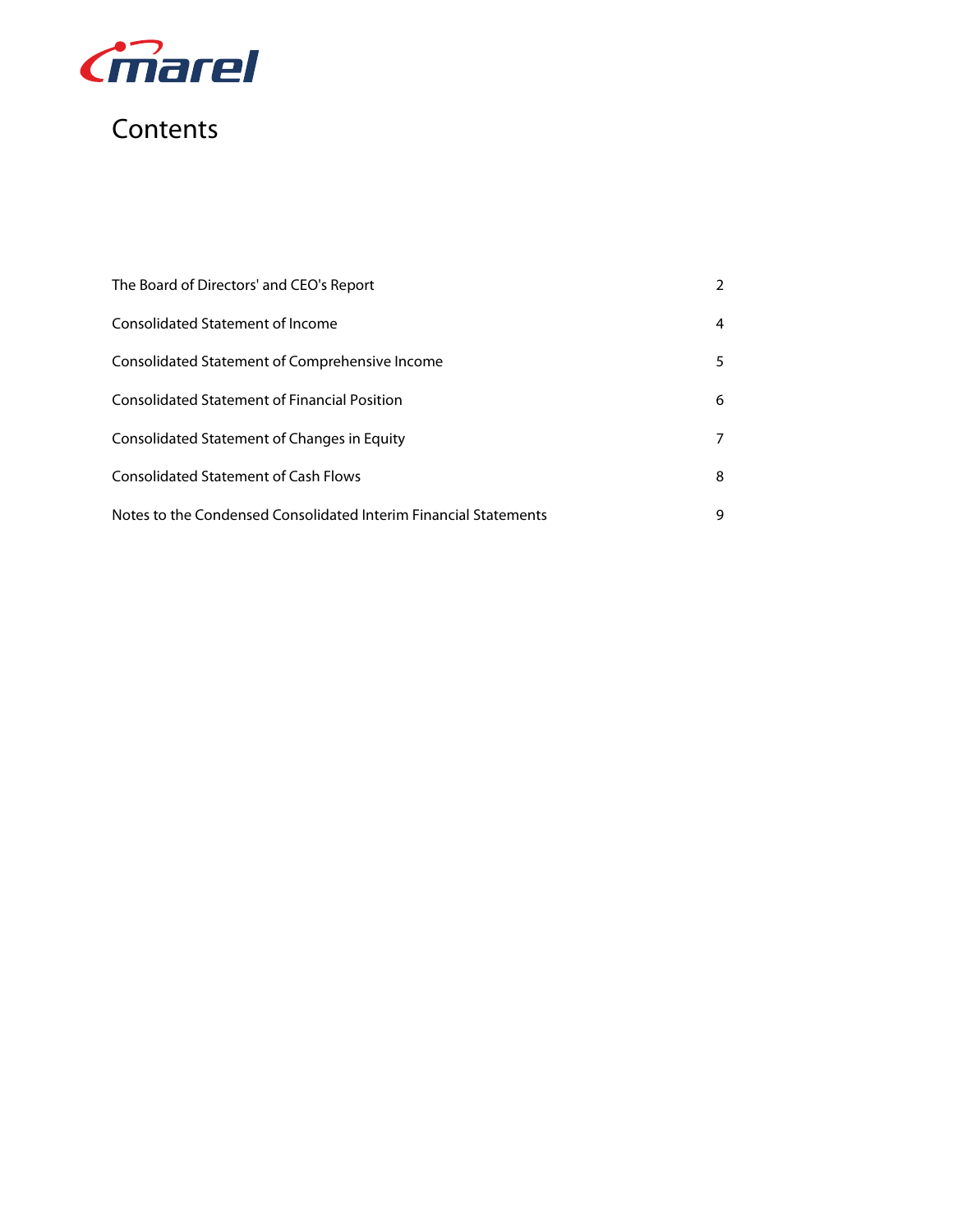

### **The Board of Directors' and CEO's Report**

Marel is a leading global provider of advanced equipment, systems and services for the Poultry, Meat and Fish industries. Marel has offices and subsidiaries in over 30 countries and a global network of more than 100 agents and distributors.

The Condensed Consolidated Interim Financial Statements for the nine-month period ended 30 September 2017 comprise the financial statements of Marel hf. ("the Company") and its subsidiaries (together "the Group" or "Marel"). The Condensed Consolidated Interim Financial Statements are prepared in accordance with IAS 34 Interim Financial Reporting and should be read in conjunction with the Group's Annual Consolidated Financial Statements as at and for the year ended 31 December 2016. The Condensed Consolidated Interim Financial Statements do not include all of the information required for a complete set of IFRS financial statements. However, selected explanatory notes are included to explain events and transactions that are significant to understand the changes in the Group's financial position and performance from year end 2016.

#### **Operations in the nine-month period ended 30 September 2017**

#### **Acquisition of Sulmaq Industrial e Comercial S.A.**

On 31 August 2017 Marel concluded the acquisition of Sulmaq Industrial e Comercial S.A. ("Sulmaq") and obtained control through acquiring 100% of the issued shares of Sulmaq. This acquisition will strengthen Marel's position in Central and South America and ensure better access to a large and growing market for beef, pork and poultry. Sulmaq is at the forefront of providing primary processing solutions to the pork and beef industries. The operations of Sulmaq´s primary processing solutions are reported in the Meat segment. Sulmaq also develops and manufactures precision investment castings for various market segments, which are reported in Marel´s Other segment. Sulmaq is domiciled in Brazil and has annual revenues of approximately EUR 25 million.

Sulmaq will be run as a standalone business with support from Marel, while the companies work on optimizing the synergies of their partnership. Short term the acquisition is not expected to have material impact on Marel's earnings. The long term market potential in the 600 million person market in Central and South America for Poultry, Meat and Fish processing is great both for supplying regional consumption and to export around the globe.

#### **Acquisition of MPS Holding III B.V**

On 29 January 2016 Marel concluded the acquisition of MPS Holding III B.V. ("MPS") and obtained control through acquiring 100% of the issued shares of MPS. MPS is a subsidiary of Marel Holding B.V.

The bridge between adjusted result from operations and result from operations as shown in the Consolidated Statement of Income is as follows:

|                                 | YTD      | <b>YTD</b> |
|---------------------------------|----------|------------|
|                                 | 2017     | 2016       |
| Adjusted result from operations | 111.189  | 104,274    |
|                                 | (14.725) | (17,880)   |
| Result from operations          | 96.464   | 86,394     |

The consolidated revenues for Marel for the nine-month period 2017 are EUR 743.5 million (2016: EUR 719.6 million). The adjusted result from operations for the same period is EUR 111.2 million or 15.0% of revenues (2016: EUR 104.3 million or 14.5% of revenues).

The pro forma revenues for Marel, including MPS, for the nine-month period 2016 were EUR 732.9 million. The pro forma adjusted result from operations for the same period was EUR 108.4 million or 14.8% of revenues.

Based on the decision taken at the Company's 2017 Annual General Meeting, a dividend was declared and paid out to shareholders for the operational year 2016 amounting to EUR 15.3 million; EUR 2.14 cents per share, corresponding to approximately 20% of net result for the year (2016: a dividend of EUR 11.3 million; EUR 1.58 cents per share, was declared and paid out to shareholders for the operational year 2015).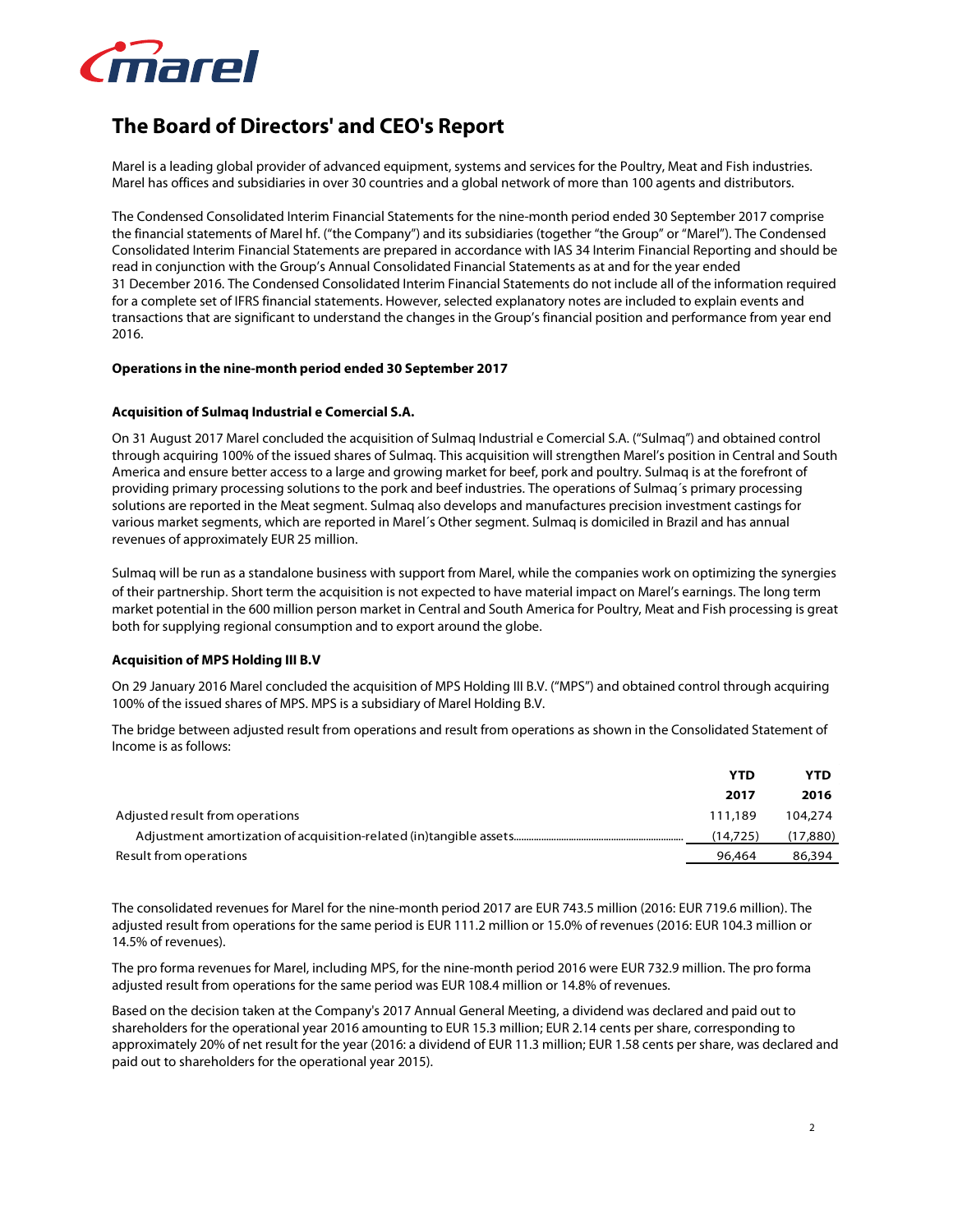

In Q3 2017, Marel purchased 5.0 million treasury shares for a total amount of EUR 14.5 million to be used as a payment for potential future acquisitions, as per the Company's announcement on 8 February 2017. Marel sold 0.9 million treasury shares for EUR 2.5 million to the management of Sulmaq Industrial e Comercial S.A., in relation to Marel's acquisition of Sulmaq. The sold shares are with a lock-up period of 18 months from the date of closing which was 31 August 2017. At the end of Q3 2017, Marel has 32.4 million treasury shares (31 December 2016: 21.5 million treasury shares).

In May 2017, Marel finalized an extension and amendment of its long term financing at favorable terms and conditions reflecting its financial strength and current market conditions. The all senior loan facilities are approximately EUR 640 million equivalents and include a EUR 325 million revolving credit facility, a EUR 243 million term loan as well as a USD 75 million term loan. The initial interest terms are EURIBOR/LIBOR +185 bps and will vary in line with Marel's leverage ratio (Net debt/EBITDA) at the end of each quarter. The final maturity is in May 2022. The new financing agreement provides Marel with increased strategic and operational flexibility to support the ambitious growth plan introduced at Marel's Annual General Meeting in March 2017.

At 30 September 2017 the Company's order book amounted to EUR 468 million (at 31 December 2016: EUR 350 million).

#### **Statement by the Board of Directors and the CEO**

According to the Board of Directors' and CEO's best knowledge, the Condensed Consolidated Interim Financial Statements give a true and fair view of the consolidated financial performance of the Group for the nine-month period ended 30 September 2017, its assets, liabilities and consolidated financial position as at 30 September 2017 and its consolidated cash flows for the nine-month period ended 30 September 2017.

Furthermore, in our opinion the Condensed Consolidated Interim Financial Statements and the endorsement of the Board of Directors and the CEO give a fair view of the development and performance of the Group's operations and its position and describe the principal risks and uncertainties faced by the Group.

The Board of Directors and the CEO have today discussed the Condensed Consolidated Interim Financial Statements of Marel hf. for the nine-month period ended 30 September 2017 and ratify them with their signatures.

Garðabær, 25 October 2017

### **Board of Directors**

Ásthildur Margrét Otharsdóttir Chairman of the Board

Arnar Þór Másson Ann Elizabeth Savage Ástvaldur Jóhannsson

Helgi Magnússon Margrét Jónsdóttir Ólafur S. Guðmundsson

### **Chief Executive Officer**

Árni Oddur Þórðarson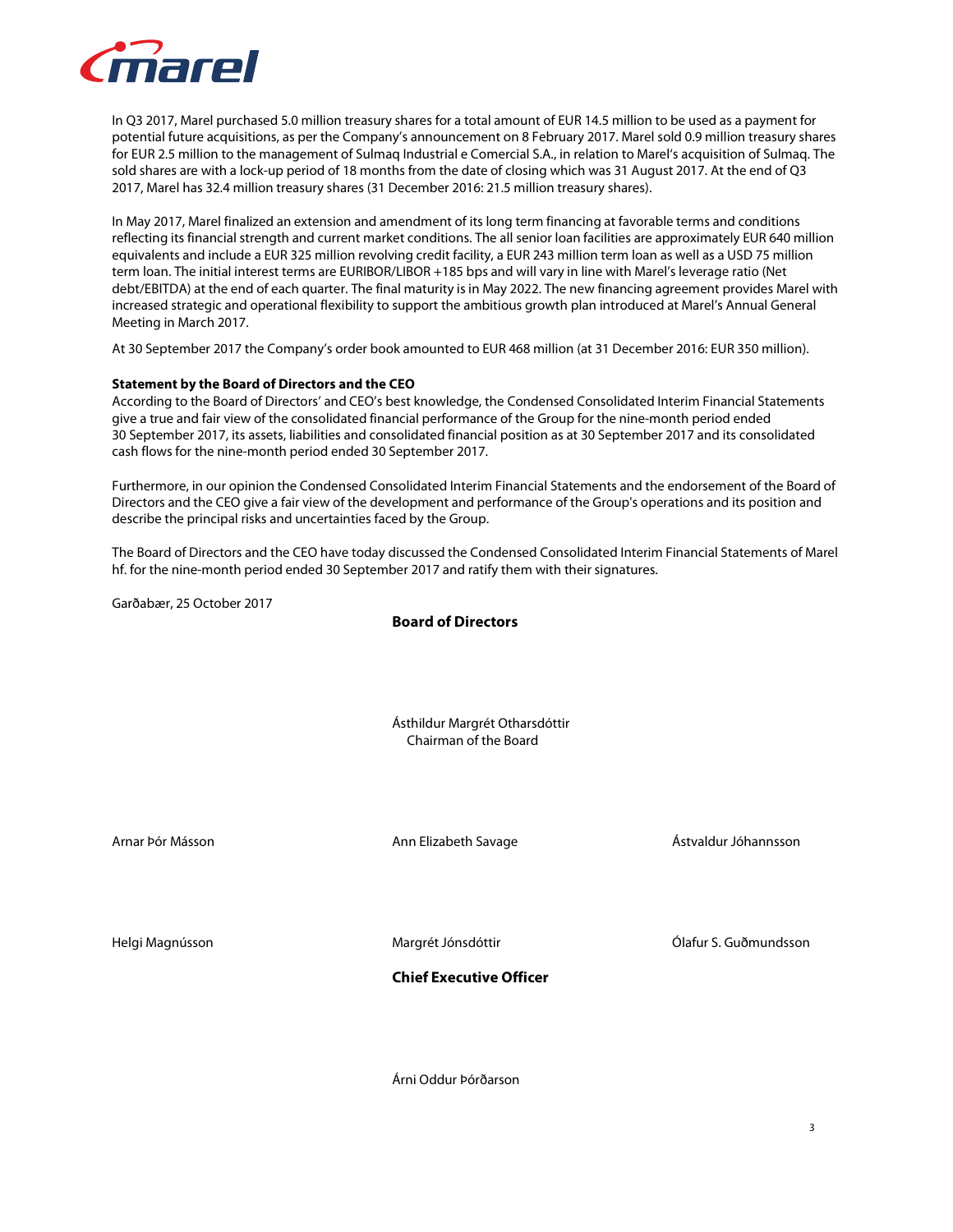

### **Consolidated Statement of Income**

|                                   |              | Q3                       | Q3         | <b>YTD</b> | <b>YTD</b> |
|-----------------------------------|--------------|--------------------------|------------|------------|------------|
|                                   |              | 2017                     | 2016       | 2017       | 2016       |
|                                   | <b>Notes</b> |                          |            |            |            |
|                                   | 5            | 246,987                  | 234,806    | 743,470    | 719,645    |
|                                   | 6            | (152, 977)               | (140, 787) | (453, 596) | (423, 820) |
| <b>Gross profit</b>               |              | 94,010                   | 94,019     | 289,874    | 295,825    |
|                                   | 6            | (28, 182)                | (28, 138)  | (88, 236)  | (92, 483)  |
|                                   | 6            | (12,956)                 | (16,358)   | (41,089)   | (49, 522)  |
|                                   | 6            | (15,307)                 | (16, 121)  | (49,360)   | (49,627)   |
|                                   | 6            | $\overline{\phantom{a}}$ |            |            | 81         |
| Adjusted result from operations*) | 5            | 37,565                   | 33,402     | 111,189    | 104,274    |
|                                   | 6            | (2, 199)                 | (6,746)    | (14, 725)  | (17, 880)  |
| <b>Result from operations</b>     |              | 35,366                   | 26,656     | 96,464     | 86,394     |
|                                   | 7            | (5,505)                  | (5,905)    | (16,321)   | (21,765)   |
|                                   | 7            | 96                       | 136        | 429        | 264        |
|                                   | 7            | (5,409)                  | (5,769)    | (15,892)   | (21, 501)  |
| <b>Result before income tax</b>   |              | 29,957                   | 20,887     | 80,572     | 64.893     |
|                                   | 8            | (6,765)                  | (3,559)    | (17, 394)  | (11,685)   |
| <b>Net result</b>                 |              | 23,192                   | 17,328     | 63,178     | 53,208     |
| Of which:                         |              |                          |            |            |            |
|                                   | 14           | 12                       | 14         | 51         | 27         |
|                                   |              | 23,180                   | 17,314     | 63,127     | 53,181     |

### - basic ............................................................................................................................................................... 9 3.29 2.42 8.90 7.44 - diluted ......................................................................................................................................................... 9 3.26 2.40 8.85 7.40 **Earnings per share for result attributable to Shareholders of the Company during the period (expressed in EUR cent per share):**

\*) Adjusted result from operations: result has been adjusted for amortization of acquisition-related (in)tangible assets.

The notes on pages 9-26 are an integral part of the Condensed Consolidated Interim Financial Statements.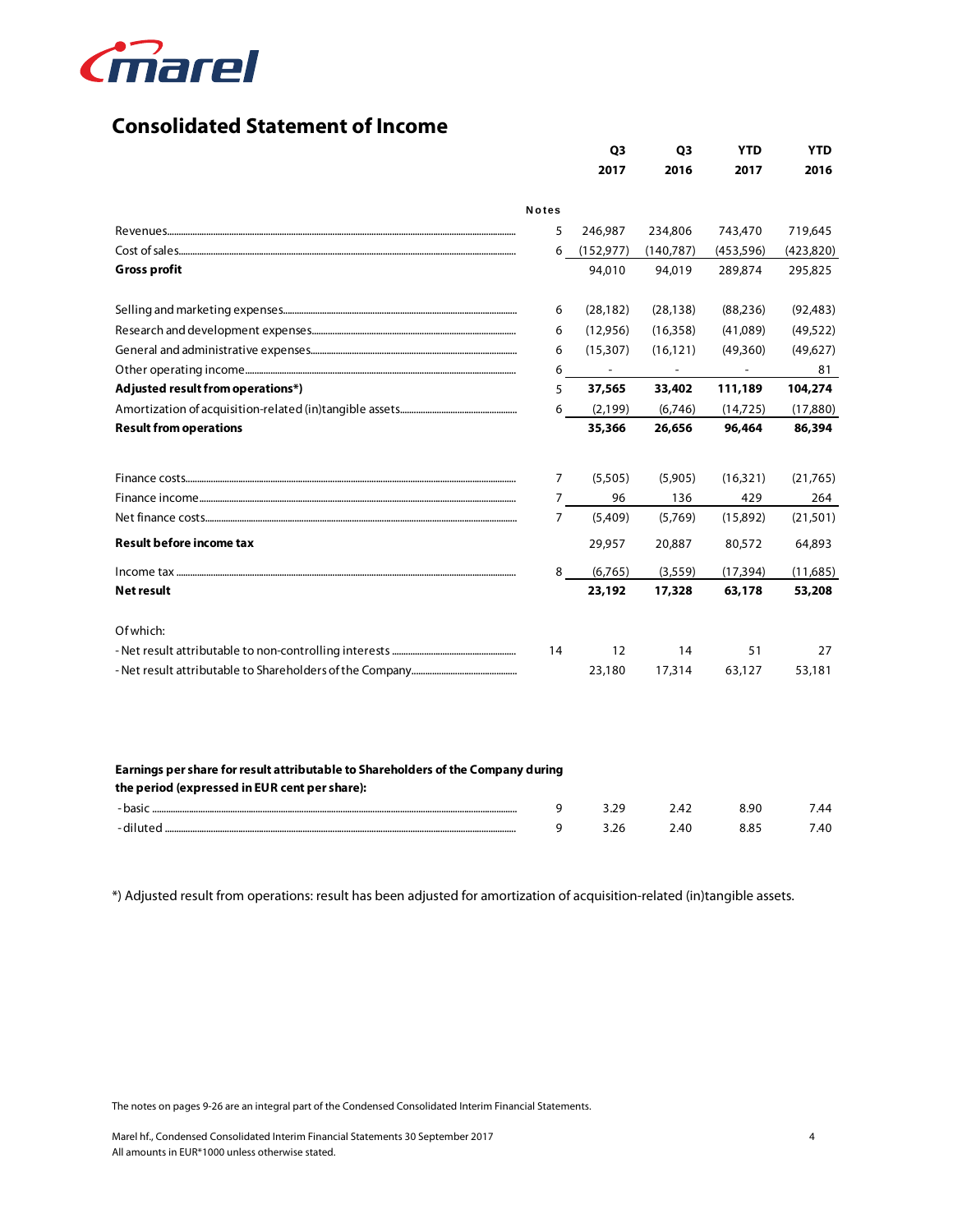

# **Consolidated Statement of Comprehensive Income**

|                                                                    |              | Q <sub>3</sub> | Q <sub>3</sub> | <b>YTD</b> | <b>YTD</b> |
|--------------------------------------------------------------------|--------------|----------------|----------------|------------|------------|
|                                                                    |              | 2017           | 2016           | 2017       | 2016       |
|                                                                    | <b>Notes</b> |                |                |            |            |
| Net Result                                                         |              | 23,192         | 17,328         | 63,178     | 53,208     |
| Items that are or will be reclassified to profit or loss:          |              |                |                |            |            |
|                                                                    |              | (972)          | (938)          | (4,366)    | (1,543)    |
|                                                                    |              | (164)          | 954            | 911        | (661)      |
|                                                                    | 12           | 68             | (345)          | (122)      | 111        |
| Other comprehensive income / (loss) for the period, net of tax     |              | (1,068)        | (329)          | (3,577)    | (2,093)    |
| Total comprehensive income for the period                          |              | 22,124         | 16,999         | 59,601     | 51,115     |
| Of which:                                                          |              |                |                |            |            |
|                                                                    | 14           | 12             | 14             | 51         | 27         |
| - Comprehensive income attributable to Shareholders of the Company |              | 22,112         | 16,985         | 59,550     | 51,088     |

The notes on pages 9-26 are an integral part of the Condensed Consolidated Interim Financial Statements.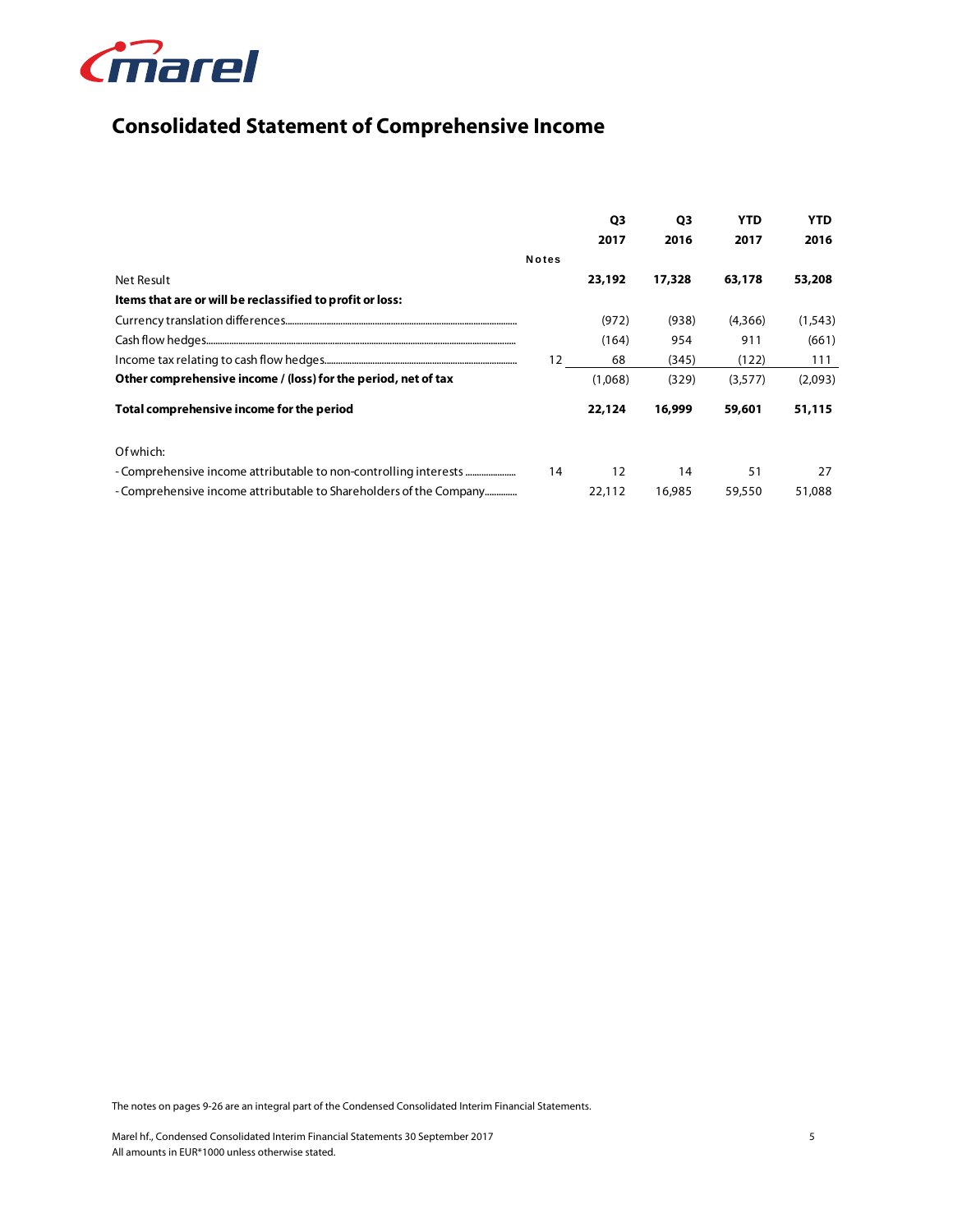

# **Consolidated Statement of Financial Position**

|                                     |              | 30/09       | 31/12                    |
|-------------------------------------|--------------|-------------|--------------------------|
| <b>ASSETS</b>                       | <b>Notes</b> | 2017        | 2016                     |
| <b>Non-current assets</b>           |              |             |                          |
|                                     | 10           | 138,246     | 118,991                  |
|                                     | 11           | 647,956     | 635,180                  |
|                                     | 11,20        | 260,712     | 277,458                  |
|                                     |              | 4,701       | 237                      |
|                                     | 17           | 483         | 447                      |
|                                     |              | 5,703<br>12 | 7,343                    |
| <b>Current assets</b>               |              | 1,057,801   | 1,039,656                |
|                                     | 13           | 123,130     | 122,250                  |
|                                     |              | 49,414      | 36,962                   |
|                                     |              | 119,339     | 115,259                  |
|                                     |              | 39,100      | 32,723                   |
|                                     | 17           | $\sim$      | 55                       |
|                                     |              | 25,793      | 45,523                   |
|                                     |              | 356,776     | 352,772                  |
| <b>TOTAL ASSETS</b>                 |              | 1,414,577   | 1,392,428                |
| <b>EQUITY AND LIABILITIES</b>       |              |             |                          |
| <b>Equity</b>                       |              |             |                          |
|                                     | 14           | 6,431       | 6,531                    |
|                                     | 14           | 255,811     | 288,688                  |
|                                     | 14           | (5,690)     | (2, 113)                 |
|                                     | 14           | 280,116     | 232,253                  |
| <b>Shareholders' equity</b>         |              | 536,668     | 525,359                  |
|                                     |              | 14<br>205   | 214                      |
| <b>Group equity</b>                 |              | 536,873     | 525,573                  |
| <b>LIABILITIES</b>                  |              |             |                          |
| <b>Non-current liabilities</b>      |              |             |                          |
|                                     | 15           | 372,088     | 425,014                  |
|                                     | 12           | 61,317      | 63,458                   |
|                                     | 16           | 7,960       | 7,361                    |
|                                     |              | 3,600       | $\overline{\phantom{a}}$ |
|                                     | 17           | 3,579       | 4,946                    |
| <b>Current liabilities</b>          |              | 448,544     | 500,779                  |
|                                     |              | 214,884     | 150,769                  |
|                                     |              | 164,503     | 168,980                  |
|                                     |              | 11,879      | 9,081                    |
|                                     | 15           | 28,231      | 24,117                   |
|                                     |              | 9,663<br>16 | 13,129                   |
|                                     |              | 429,160     | 366,076                  |
| <b>Total liabilities</b>            |              | 877,704     | 866,855                  |
| <b>TOTAL EQUITY AND LIABILITIES</b> |              | 1,414,577   | 1,392,428                |

The notes on pages 9-26 are an integral part of the Condensed Consolidated Interim Financial Statements.

Marel hf., Condensed Consolidated Interim Financial Statements 30 September 2017 All amounts in EUR\*1000 unless otherwise stated.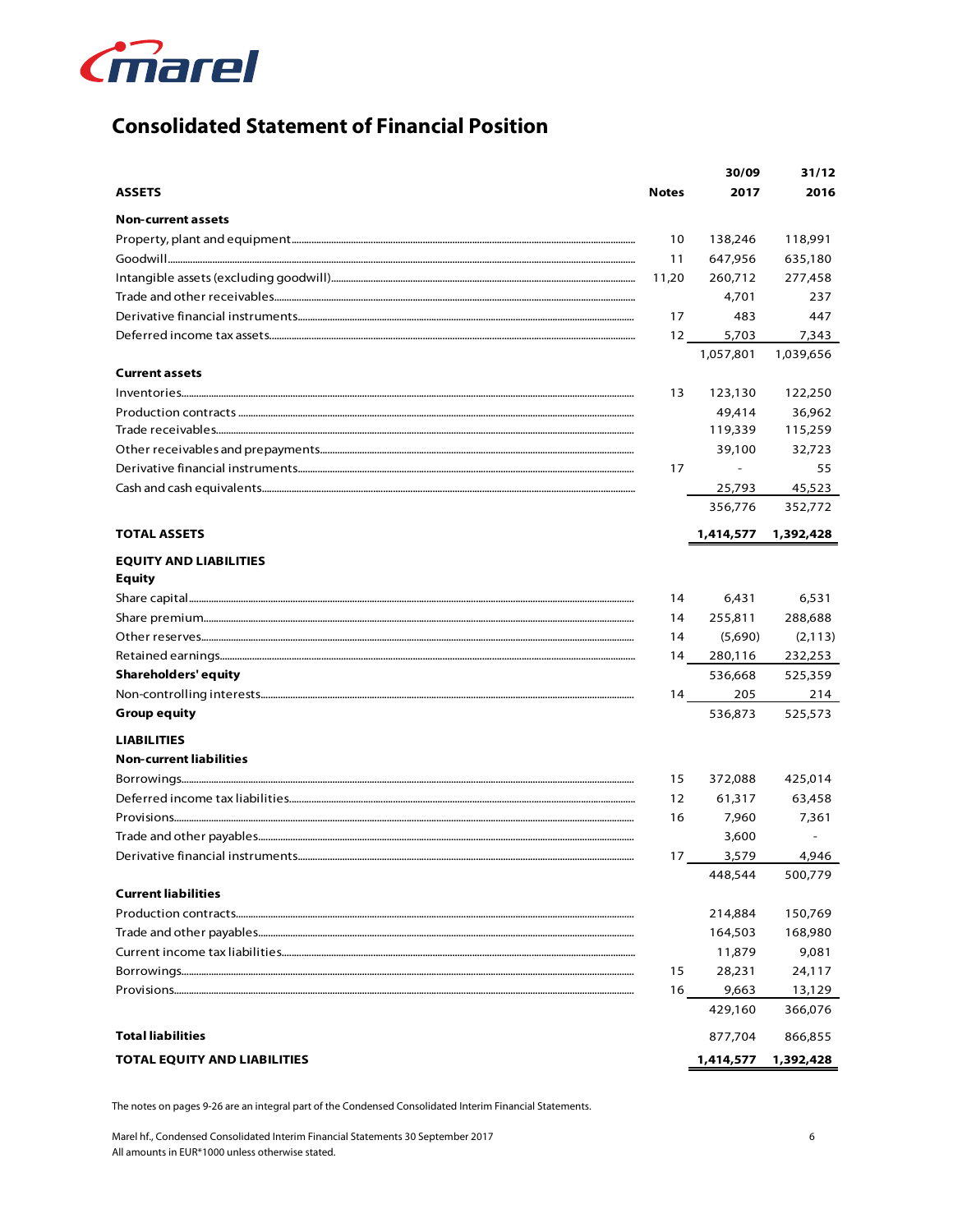

# **Consolidated Statement of Changes in Equity**

|                                         |                  |                                |                   |                      | Share-   | Non-                              |                 |
|-----------------------------------------|------------------|--------------------------------|-------------------|----------------------|----------|-----------------------------------|-----------------|
|                                         | Share<br>capital | Share<br>premium <sup>**</sup> | Other<br>reserves | Retained<br>earnings | equity   | holders' controlling<br>interests | Group<br>equity |
|                                         |                  |                                |                   |                      |          |                                   |                 |
| <b>Balance at 1 January 2016</b>        | 6,445            | 277,919                        | (5,101)           | 167,476              | 446,739  | ÷.                                | 446,739         |
|                                         |                  |                                |                   | 53,181               | 53,181   | 27                                | 53,208          |
| Total other comprehensive income*       |                  |                                | (2, 254)          |                      | (2, 254) |                                   | (2, 254)        |
|                                         |                  |                                |                   |                      |          | 161                               | 161             |
| Transactions with owners of the Company |                  |                                |                   |                      |          |                                   |                 |
|                                         | 118              | 18,261                         |                   |                      | 18,379   |                                   | 18,379          |
| Treasury shares, transaction costs      |                  | (16)                           |                   |                      | (16)     |                                   | (16)            |
|                                         |                  | 200                            |                   |                      | 200      |                                   | 200             |
| Value of services provided released     |                  | (252)                          |                   | 226                  | (26)     |                                   | (26)            |
|                                         |                  |                                |                   | (11, 304)            | (11,304) |                                   | (11, 304)       |
|                                         | 118              | 18,193                         | (2, 254)          | 42,103               | 58,160   | 188                               | 58,348          |
| <b>Balance at 30 September 2016</b>     | 6,563            | 296,112                        | (7, 355)          | 209,579              | 504,899  | 188                               | 505,087         |
|                                         |                  |                                |                   | 22,610               | 22,610   | 26                                | 22,636          |
| Total other comprehensive income        |                  |                                | 5,242             |                      | 5,242    |                                   | 5,242           |
| Transactions with owners of the Company |                  |                                |                   |                      |          |                                   |                 |
|                                         | (36)             | (8,016)                        |                   |                      | (8,052)  |                                   | (8,052)         |
|                                         | 4                | 583                            |                   |                      | 587      |                                   | 587             |
| Treasury shares, transaction costs      |                  | (14)                           |                   |                      | (14)     |                                   | (14)            |
|                                         |                  | 100                            |                   |                      | 100      |                                   | 100             |
| Value of services provided released     |                  | (77)                           |                   | 64                   | (13)     |                                   | (13)            |
|                                         | (32)             | (7, 424)                       | 5,242             | 22,674               | 20,460   | 26                                | 20,486          |
| <b>Balance at 31 December 2016</b>      | 6,531            | 288,688                        | (2, 113)          | 232,253              | 525,359  | 214                               | 525,573         |
|                                         |                  |                                |                   | 63,127               | 63,127   | 51                                | 63,178          |
| Total other comprehensive income        |                  |                                | (3,577)           |                      | (3,577)  |                                   | (3,577)         |
| Transactions with owners of the Company |                  |                                |                   |                      |          |                                   |                 |
| Treasury shares purchased               | (112)            | (36, 204)                      |                   |                      | (36,316) |                                   | (36,316)        |
|                                         | 12               | 2,905                          |                   |                      | 2,917    |                                   | 2,917           |
| Treasury shares, transaction costs      |                  | (55)                           |                   |                      | (55)     |                                   | (55)            |
|                                         |                  | 530                            |                   |                      | 530      |                                   | 530             |
| Value of services provided released     |                  | (53)                           |                   | 16                   | (37)     |                                   | (37)            |
|                                         |                  |                                |                   | (15,280)             | (15,280) | (60)                              | (15,340)        |
|                                         | (100)            | (32, 877)                      | (3,577)           | 47,863               | 11,309   | (9)                               | 11,300          |
| <b>Balance at 30 September 2017</b>     | 6,431            | 255,811                        | (5,690)           | 280,116              | 536,668  | 205                               | 536,873         |

\*) Includes recognition of non-controlling interest.

The notes on pages 9-26 are an integral part of the Condensed Consolidated Interim Financial Statements. \*\*) Includes reserve for share based payments as per 30 September 2017 of EUR 1,313 (31 December 2016: EUR 834).

Marel hf., Condensed Consolidated Interim Financial Statements 30 September 2017 7 All amounts in EUR\*1000 unless otherwise stated.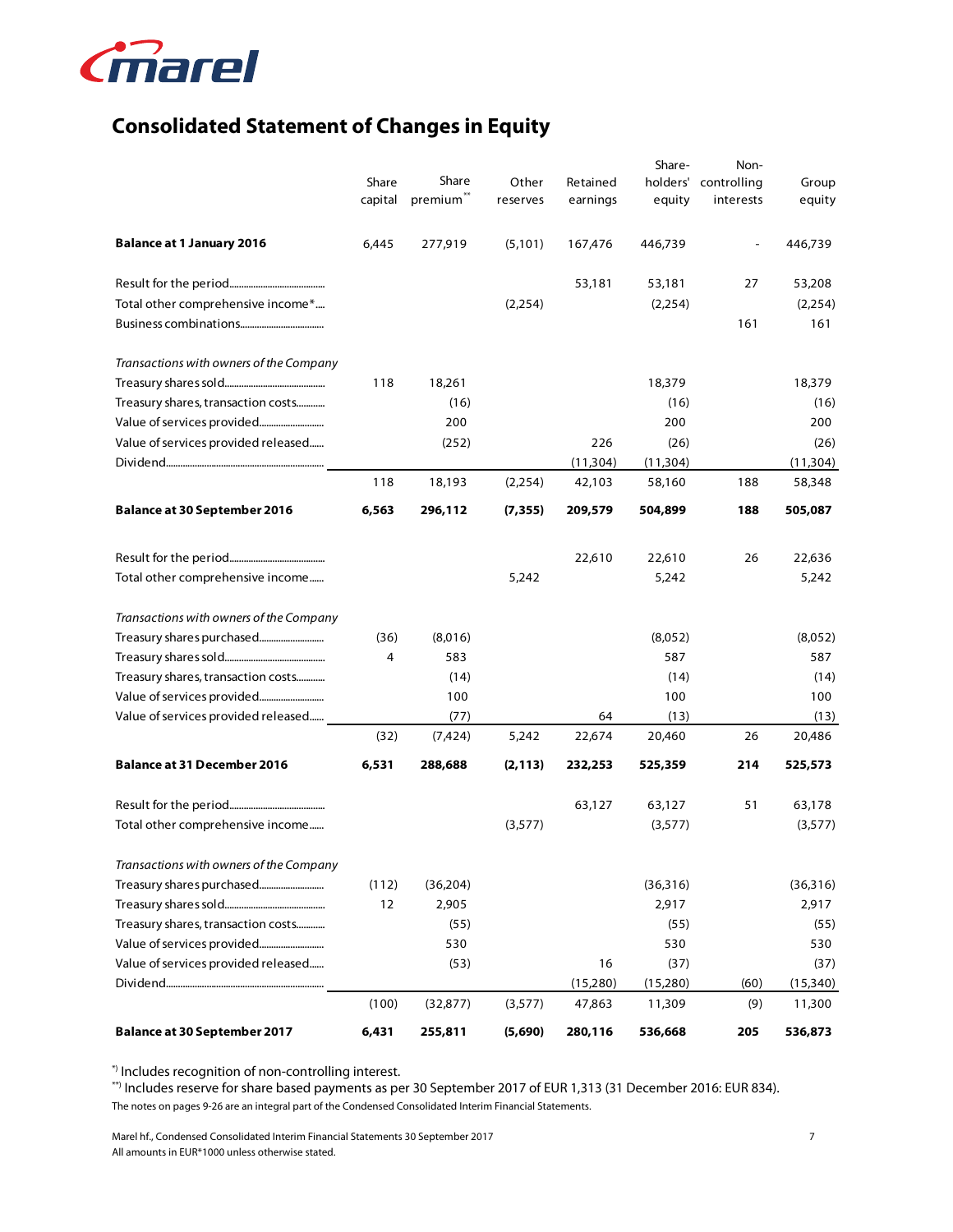

# **Consolidated Statement of Cash Flows**

|                                                                                                              |              | Q3        | Q3                           | YTD        | YTD        |
|--------------------------------------------------------------------------------------------------------------|--------------|-----------|------------------------------|------------|------------|
| <b>Cash flows from operating activities</b>                                                                  | <b>Notes</b> | 2017      | 2016                         | 2017       | 2016       |
|                                                                                                              |              | 35,366    | 26,656                       | 96,464     | 86,394     |
| Adjustments to reconcile result from operations to net cash<br>provided by / (used in) operating activities: |              |           |                              |            |            |
|                                                                                                              | 10           | 2,728     | 2,555                        | 8,093      | 7,182      |
|                                                                                                              | 11           | 7.743     | 12,317                       | 31,454     | 34,514     |
|                                                                                                              |              | 97        | 99                           | 190        | 208        |
|                                                                                                              |              | 45,934    | 41,627                       | 136,201    | 128,298    |
| Changes in:                                                                                                  |              |           |                              |            |            |
|                                                                                                              |              | 16,862    | 406                          | 52,267     | (22, 913)  |
|                                                                                                              |              | 12,354    | 4,669                        | (11,001)   | 3,900      |
|                                                                                                              |              | (3,586)   | (11, 106)                    | (3,946)    | 1,152      |
|                                                                                                              |              | 282       | (2,428)                      | (2,564)    | (5,675)    |
| Changes in operating assets and liabilities                                                                  |              | 25,912    | (8, 459)                     | 34,756     | (23, 536)  |
| Cash generated from operating activities                                                                     |              | 71,846    | 33,168                       | 170,957    | 104,762    |
|                                                                                                              |              | (3, 194)  | (66)                         | (15,774)   | (3, 140)   |
|                                                                                                              |              | 50        | 139                          | 398        | 542        |
|                                                                                                              |              | (2,577)   | (4,928)                      | (11,860)   | (30,074)   |
| Net cash from operating activities                                                                           |              | 66,125    | 28,313                       | 143,721    | 72,090     |
| <b>Cash flows from investing activities</b>                                                                  |              |           |                              |            |            |
|                                                                                                              | 10           | (8,107)   | (3, 457)                     | (23, 184)  | (14,686)   |
|                                                                                                              | 11           | (5,949)   | (5, 153)                     | (16,697)   | (15,836)   |
| Proceeds from sale of property, plant and equipment                                                          |              | 100       | 47                           | 481        | 4,246      |
|                                                                                                              | 20           | (20,217)  | $\qquad \qquad \blacksquare$ | (20,217)   | (368, 408) |
| Net cash provided by / (used in) investing activities                                                        |              | (34, 173) | (8, 563)                     | (59,617)   | (394, 684) |
| <b>Cash flows from financing activities</b>                                                                  |              |           |                              |            |            |
|                                                                                                              |              | (14, 474) | $\overline{\phantom{a}}$     | (36,371)   |            |
|                                                                                                              |              | 2,501     | $\qquad \qquad \blacksquare$ | 2,917      | 18,362     |
|                                                                                                              |              | 35,000    | 15,000                       | 88,000     | 365,300    |
|                                                                                                              |              | (50,023)  | (32,000)                     | (134, 787) | (119,500)  |
|                                                                                                              |              | ÷,        | $\Box$                       | (15, 340)  | (11, 304)  |
| Net cash from / (used in) financing activities                                                               |              | (26,996)  | (17,000)                     | (95, 581)  | 252,858    |
| Net increase (decrease) in net cash                                                                          |              | 4,956     | 2,750                        | (11, 477)  | (69, 736)  |
|                                                                                                              |              | (4, 167)  | (215)                        | (8,253)    | (694)      |
|                                                                                                              |              | 25,004    | 20,011                       | 45,523     | 92,976     |
| Net cash at end of the period                                                                                |              | 25,793    | 22,546                       | 25,793     | 22,546     |

The notes on pages 9-26 are an integral part of the Condensed Consolidated Interim Financial Statements.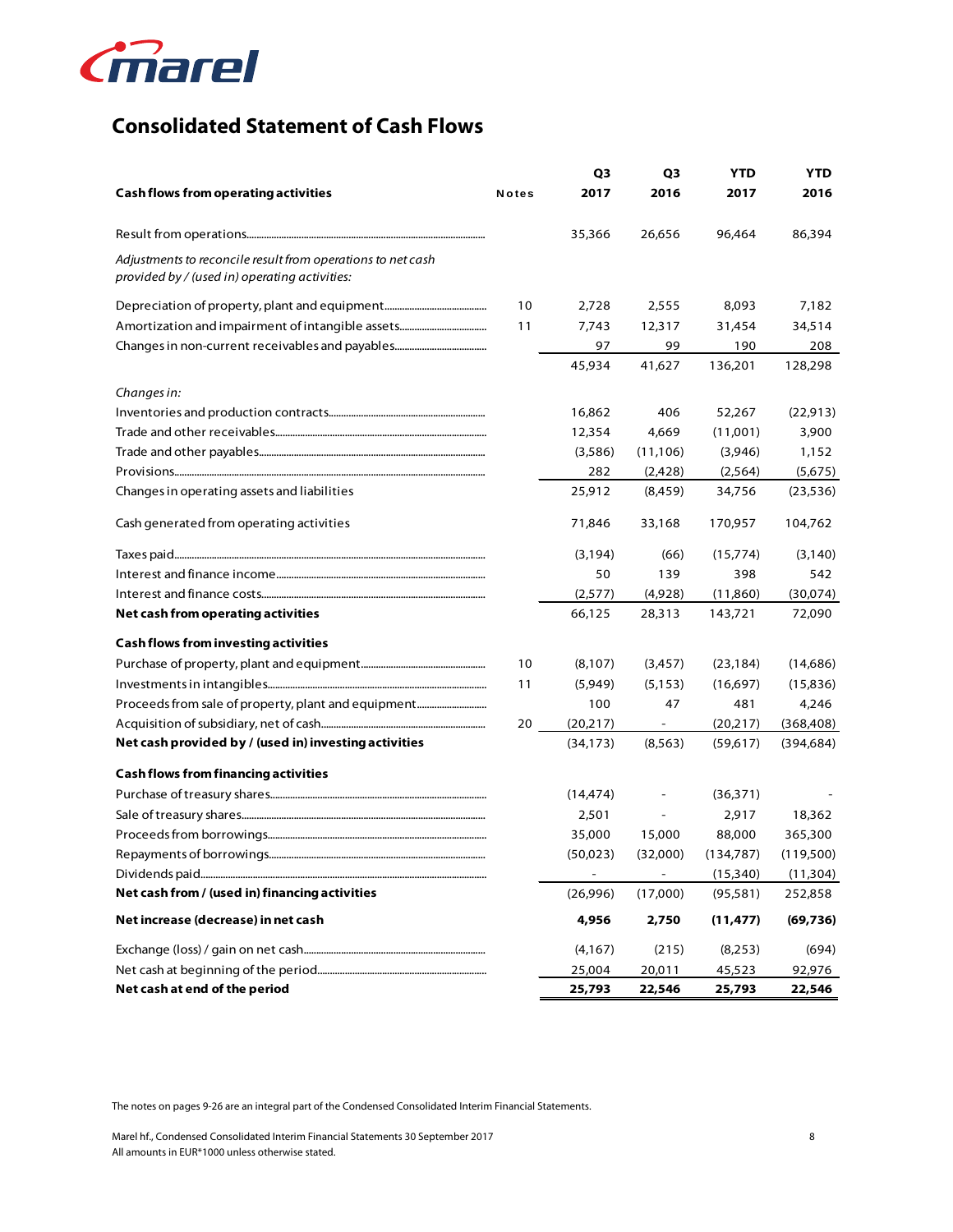

### **Notes to the Condensed Consolidated Interim Financial Statements**

### **1. General information**

Marel hf. ("the Company") is a limited liability company incorporated and domiciled in Iceland. The address of its registered office is Austurhraun 9, Garðabær.

The Condensed Consolidated Interim Financial Statements of the Company as at and for the nine-month period ended 30 September 2017 comprise the Company and its subsidiaries (together referred to as "the Group" or "Marel").

Marel is a leading global provider of advanced equipment, systems and services for the Poultry, Meat and Fish industries and is involved in the manufacturing, development, distribution and sales of solutions for these industries.

The Condensed Consolidated Interim Financial Statements for the nine-month period ended 30 September 2017 have not been audited nor reviewed by an external auditor.

These Condensed Consolidated Interim Financial Statements have been approved for issue by the Board of Directors and CEO on 25 October 2017.

The Company is listed on the Nasdaq OMX Nordic Iceland exchange.

### **2. Basis of preparation**

These Condensed Consolidated Interim Financial Statements of the Company and its subsidiaries are for the nine-month period ended 30 September 2017 and have been prepared in accordance with IAS 34 as adopted by the European Union. The Condensed Consolidated Interim Financial Statements should be read in conjunction with the Group's Annual Consolidated Financial Statements for the year ended 31 December 2016. The Consolidated Financial Statements for the Group for the period ended 31 December 2016 are available upon request from the Company's registered office at Austurhraun 9, Garðabær, Iceland or at www.marel.com.

These Condensed Consolidated Interim Financial Statements have been prepared under the historical cost convention, except for the valuation of available-for-sale financial assets and financial assets and liabilities (including derivative instruments) which are valued at fair value through the Consolidated Statement of Comprehensive Income.

Items of each entity in the Group, as included in the Condensed Consolidated Interim Financial Statements, are measured using the currency that best reflects the economic substance of the underlying events and circumstances relevant to that entity ("the functional currency"). The Condensed Consolidated Interim Financial Statements are presented in Euro (EUR), which is the Group's reporting currency. All financial information presented in EUR has been rounded to the nearest thousand, unless otherwise indicated.

# **3. Accounting policies**

The accounting policies adopted are consistent with those of the Annual Consolidated Financial Statements, as described in the Annual Consolidated Financial Statements for the year ended 31 December 2016.

### **Standards issued but not yet effective**

Standards, amendments and interpretations to existing standards that are not yet effective have not been early adopted by the Group. The following new standards apply to the Group's Consolidated Financial Statements for the annual periods beginning on or after 1 January 2018. However the Group has not early adopted the following new standards in preparing these Condensed Consolidated Interim Financial Statements:

- IFRS 9 Financial instruments (1 January 2018)
- IFRS 15 Revenue from Contracts with Customers (1 January 2018)
- IFRS 16 Leases (1 January 2019)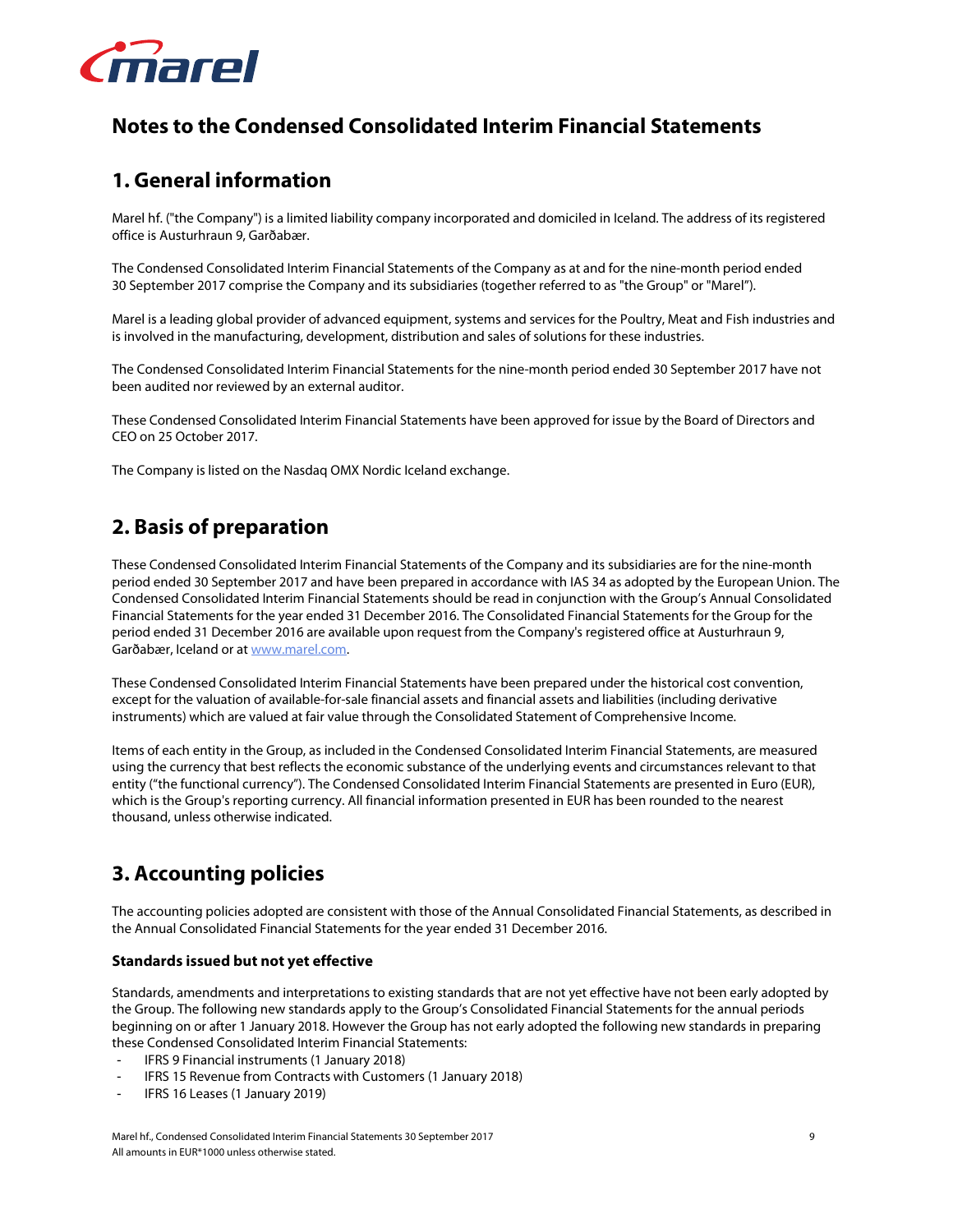

#### **IFRS 9 Financial instruments**

In July 2014 the International Accounting Standards Board ("IASB") issued the final version of IFRS 9 Financial Instruments which has been endorsed by the European Union. The new version includes revised requirements for the classification and measurement of financial assets and regulations on the impairment of financial instruments; with the new "expected loss model" losses are recognized earlier because both existing and expected losses are recognized. The new regulations must be applied for financial years beginning on or after 1 January 2018. In general they must be applied retrospectively, but various transition options are allowed and earlier application is permitted.

Currently, Marel is in the process of assessing what impact adoption of the standard will have. Marel is expecting that the impact of IFRS 9 will have no or a non-material effect on the Group's Consolidated Financial Statements.

#### **IFRS 15 Revenue from Contracts with Customers**

In May 2014, the IASB issued the new standard IFRS 15 Revenue from Contracts with Customers, endorsed by the European Union in September 2016. The purpose of the new standard on revenue recognition is to bring together the large number of existing guidelines contained in various standards and interpretations. At the same time it establishes uniform core principles to be applied to all industries and all types of revenue transactions. A 5-step model is used to determine at which point in time or over which period of time revenues are to be recognized and in what amount. The standard also includes further detailed guidance and extended disclosure requirements.

In April 2016 clarifications to IFRS 15 were issued mainly relating to the identification of separate performance obligations, the definition of principal and agent as well as the recognition of income from licenses. The clarifications have not yet been endorsed by the European Union.

The standard is effective for financial reporting periods beginning on or after 1 January 2018; earlier application is permitted. Marel has decided not to opt for early application of IFRS 15. The transition guidance of IFRS 15 permits a full retrospective or a modified retrospective approach on initial application. Given the status of our implementation project, as set out below, the Group will decide on which transition option to use in the fourth quarter of 2017.

Marel is finalizing the qualitative analysis phase where we assess the impact of IFRS 15. The results of the initial impact analysis will be verified at segment and company level with reference to defined contract types. Based on the contract analysis, a detailed concept will be developed for the transition of revenue recognition to the new requirements of IFRS 15, also including the need, if any, for adjustments to existing IT processes/systems, if any.

When applying the IFRS 15 criteria for revenue recognition over time, the timing of revenue recognition may be deferred compared to the revenue recognition using the percentage of completion method in accordance with IAS 11, Construction Contracts, and with IAS 18, Revenue.

Currently, Marel is finalizing the qualitative assessment and hence a final conclusion on the impact on the Consolidated Financial Statements cannot be provided at this stage. However, Marel is expecting that the impact of IFRS 15 will have a non-material effect on the Group's Consolidated Financial Statements.

#### **IFRS 16 Leases**

In January 2016 the IASB issued the new standard IFRS 16 Leases, which is to replace the current lease standard IAS 17. Application of the new standard is mandatory for financial years beginning on or after 1 January 2019. Earlier application is permitted as long as IFRS 15 is also applied. The European Union has not yet endorsed the standard.

Under the new standard the lessee must report all leases and associated contractual rights and obligations on the balance sheet. The current requirement to differentiate between finance leases and operating leases under IAS 17 will therefore no longer apply for lessees. Under IFRS 16 for all leases the lessee must recognize a lease liability on the balance sheet in the present value of future lease payments of the respective lease plus directly allocable costs and at the same time recognize a corresponding right of use to the underlying asset. Over the term of the lease, the lease liability is adjusted using financial mathematics methods – similar to the rules for finance leases under the current IAS 17 – and the right of use is depreciated. The accounting for short-term leases and leases of low-value assets has been simplified.

IFRS 16 will have an impact on the Consolidated Statement of Financial Position as both the assets (right to use the underlying asset) and liabilities (lease liability in the present value of future lease payments of the respective lease plus directly allocable costs) will increase. Currently, Marel is in the process of assessing what impact adoption of the standard will have if IFRS 16 is endorsed by the European Union in the current version.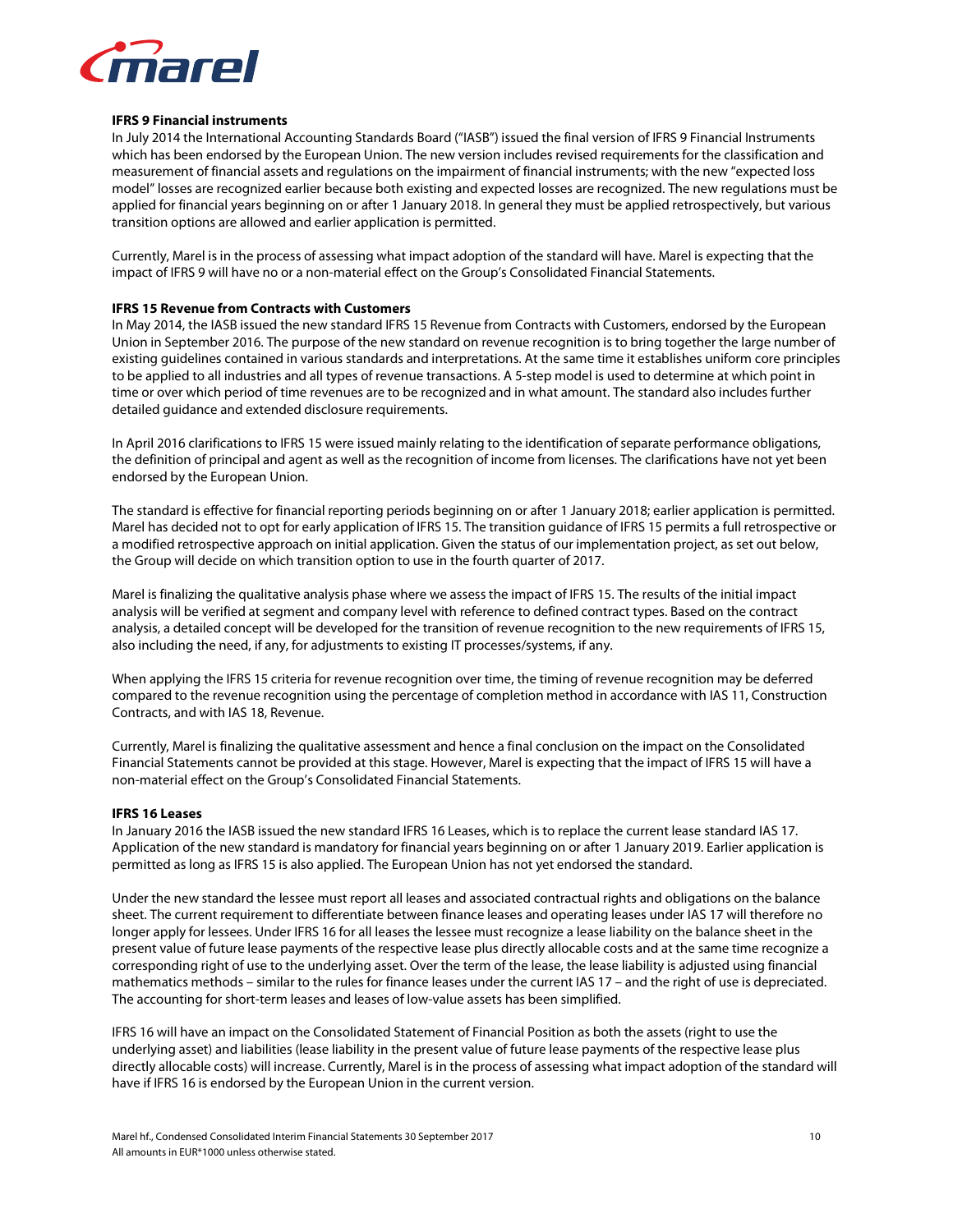

### **4. Financial management**

The Company's policy is to finance its operations in its revenue currencies. More than 99% of Marel's revenues originate outside of Iceland and there is a good currency balance between the Company's revenues and costs. Efforts have been made to systematically reduce currency risk in the Company's financing and to reduce interest cost.

The Group has a 640 EUR million equivalents facilities agreement with seven international banks, led by ING bank, Rabobank and ABN AMRO. The terms and conditions are generally in line with Loan Market Association corporate standards. It is an all senior facility, which matures in 2022.

The key elements of the financing are:

- 1 A five-year all senior loan and revolver, consisting of a EUR 243 million and a USD 75 million term loan and EUR 325 million revolving credit facility, all with final maturity in May 2022.
- 2 Initial interest terms are EURIBOR/LIBOR + 185 bps, which will vary in line with Marel's leverage ratio (Net debt/EBITDA) at the end of each quarter.

The Group has a financing structure which can accommodate the Group's financing requirements until 2022 with USD and EUR borrowings matching the Group's exposure in these currencies to a large extent.

The facility has an embedded 0% floor in the EURIBOR and LIBOR rates. At the date of utilization of the loans (5 May 2017) the 5 year EURIBOR curve was negative and consequently the floor has intrinsic value at the date of inception. In accordance to IAS 39 Financial Instruments, Marel has separated the embedded derivative from the facility and reports the intrinsic value on a fair value basis as a financial derivative on the Consolidated Statement of Financial Position.

### **5. Segment information**

### **Operating segments**

The identified operating segments comprise the three industries, which are the reporting segments. These operating segments form the basis for managerial decision taking. The following summary describes the operations in each of the Group's reportable segments:

- i. Poultry processing: Our poultry processing product range offers integrated systems for processing broilers, turkeys and ducks;
- ii. Meat processing: Our Meat Industry specializes in the key processes of slaughtering, deboning and trimming, case ready food service and bacon processing;
- iii. Fish processing: Marel provides advanced equipment and systems for salmon and whitefish processing, both farmed and wild, onboard and ashore;
- iv. The 'Others' segment includes the holding companies as well as any revenues, result from operations and assets which do not belong to the three core industries.

Sulmaq is involved in providing primary processing solutions to the pork and beef industries, which operations are reported in the Meat segment. Sulmaq also develops and manufactures precision investment castings for various market segments, which are reported in Marel´s Other segment.

The reporting entities are reporting their revenues per operating segment based on the industry for which the customer is using Marel's product range. Therefore inter-segment revenues do not exist, only intercompany revenues within the same segment.

Results are monitored and managed at the operating segment level, up to the result from operations. The Group's CEO reviews the internal management reports of each segment on a monthly basis. Fluctuations between quarters are mainly due to timing of receiving orders and completion of orders. Decisions on tax and financing structures including cash and cash equivalents are taken at a corporate level, therefore no financial income and expenses, nor taxes are allocated to the operating segments. The profit or loss per operating segment is the adjusted result from operations (before amortization of acquisition-related (in) tangible assets); finance costs and taxes are reported in the column Total.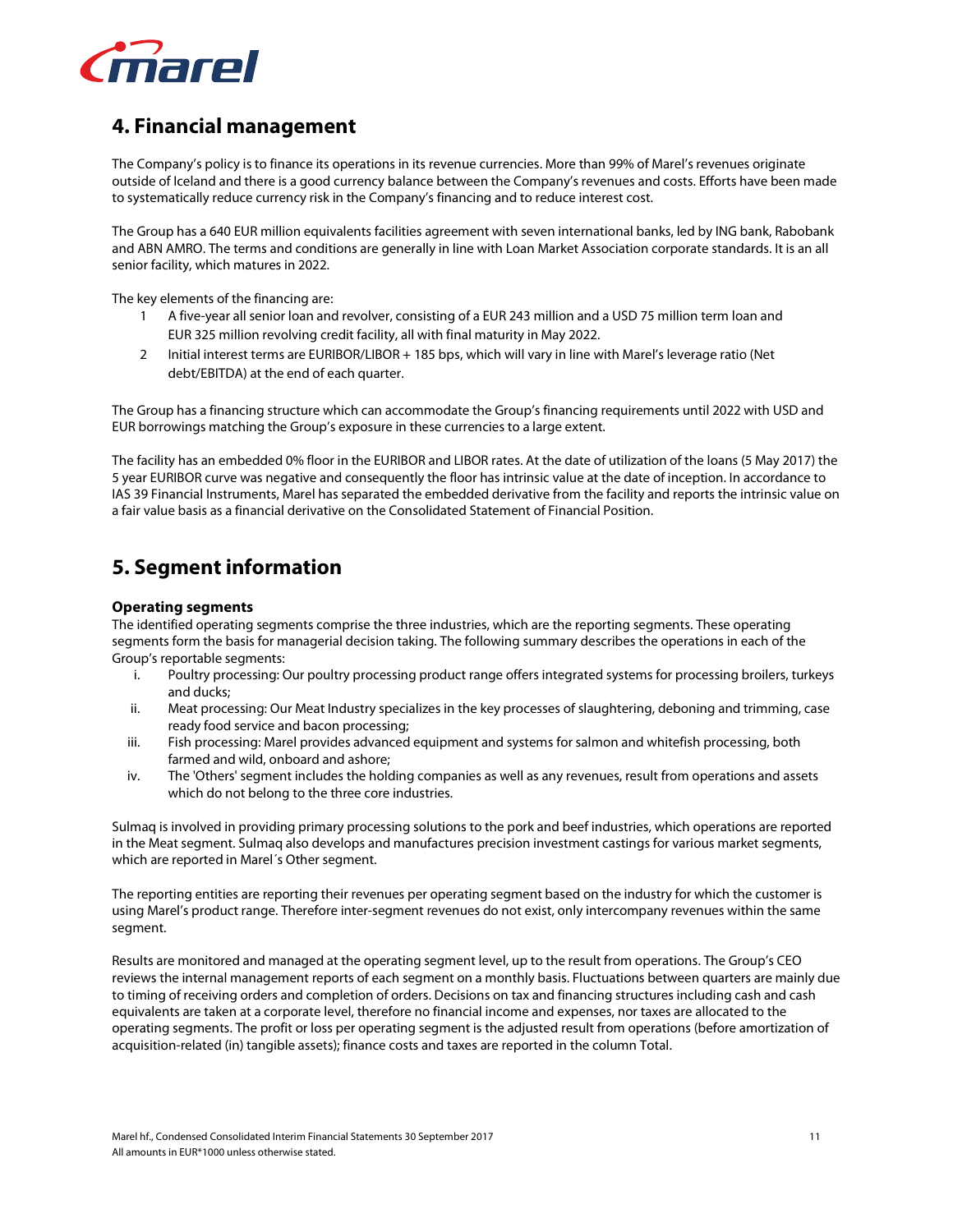![](_page_12_Picture_0.jpeg)

Intercompany transactions are entered into at arm's length terms and conditions comparable to those available to unrelated parties. Information on assets per operating segment is reported; however, decisions on liabilities are taken at a corporate level and as such are not included in this disclosure.

### **The segment information for the period ended 30 September 2017 is as follows:**

|                           | Poultry  | Meat      | Fish    | <b>Others</b>            | Total     |
|---------------------------|----------|-----------|---------|--------------------------|-----------|
|                           | 406,240  | 238,864   | 90,771  | 7,595                    | 743,470   |
|                           | 75,902   | 28,695    | 3,570   | 3,022                    | 111,189   |
|                           |          |           |         |                          | (14, 725) |
|                           |          |           |         |                          | 96,464    |
|                           |          |           |         |                          | (15,892)  |
|                           |          |           |         |                          | 80,572    |
|                           |          |           |         |                          | (17, 394) |
| Net result for the period |          |           |         |                          | 63,178    |
|                           |          |           |         |                          |           |
| Assets                    | 628,607  | 642,938   | 104,388 | 38,644                   | 1,414,577 |
|                           | (14.026) | (21, 417) | (4.104) | $\overline{\phantom{a}}$ | (39.547)  |

### **The segment information for the period ended 30 September 2016 is as follows:**

|                                                         | <b>Poultry</b> | Meat      | Fish    | <b>Others</b> | Total     |
|---------------------------------------------------------|----------------|-----------|---------|---------------|-----------|
|                                                         | 393,447        | 229,365   | 91,078  | 5,755         | 719,645   |
|                                                         | 68,104         | 30,928    | 3,300   | 1,942         | 104,274   |
| Amortization of acquisition-related (in)tangible assets |                |           |         |               | (17,880)  |
|                                                         |                |           |         |               | 86,394    |
|                                                         |                |           |         |               | (21,501)  |
|                                                         |                |           |         |               | 64,893    |
|                                                         |                |           |         |               | (11,685)  |
| Net result for the period                               |                |           |         |               | 53,208    |
|                                                         | 606,745        | 640,686   | 103,941 | 25,100        | 1,376,472 |
|                                                         | (13,235)       | (24, 742) | (3,669) | (50)          | (41,696)  |
|                                                         | (536)          | (965)     | (66)    |               | (1,567)   |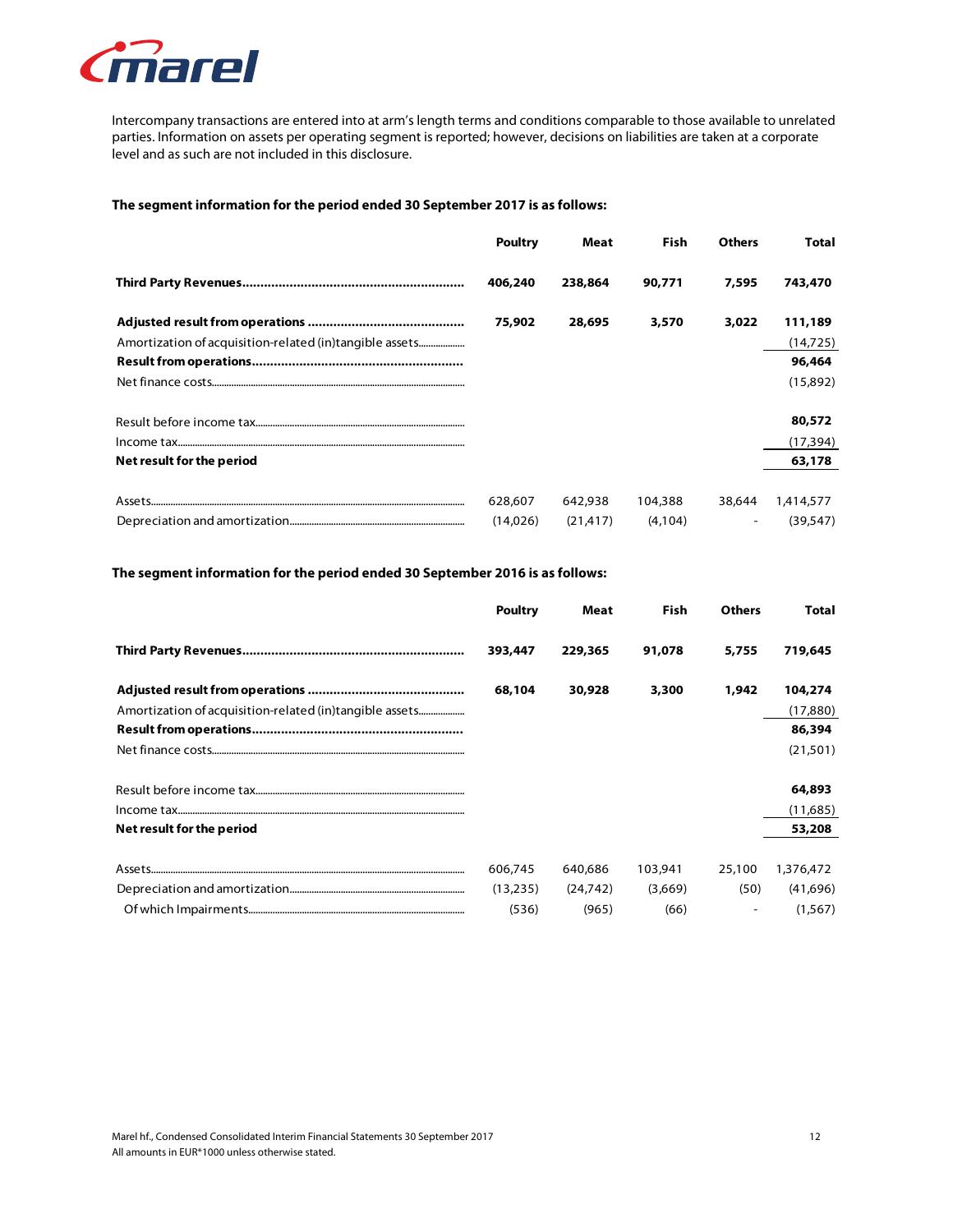![](_page_13_Picture_0.jpeg)

### 6. Expenses by nature

|         | 2017    | 2016    |
|---------|---------|---------|
|         | 256.291 | 256,571 |
|         | 265,308 | 247,553 |
|         | 39,547  | 40,129  |
|         | 11,848  | 11,083  |
| Other . | 74,012  | 77,915  |
|         | 647.006 | 633,251 |

## **7. Net Finance costs**

|                 |          | YTD      |
|-----------------|----------|----------|
| Finance costs:  | 2017     | 2016     |
|                 | (9,722)  | (16.141) |
|                 | (1)      |          |
|                 | (3.771)  | (4.571)  |
|                 | (2.827)  | (1,052)  |
|                 | (16.321) | (21,765) |
| Finance income: |          |          |
|                 | 429      | 264      |
|                 | (15.892) |          |

### 8. Income tax

|                                                               | YID      |          |
|---------------------------------------------------------------|----------|----------|
| Income tax recognized in the Consolidated Statement of Income | 2017     | 2016     |
|                                                               | (18.065) | (14.005) |
| Deferred tax.                                                 | 671      | 2.320    |
|                                                               | .394     | .685     |

The tax on the Group's profit before tax differs from the theoretical amount that would arise using the weighted average tax rate applicable to profits of the consolidated companies as follows: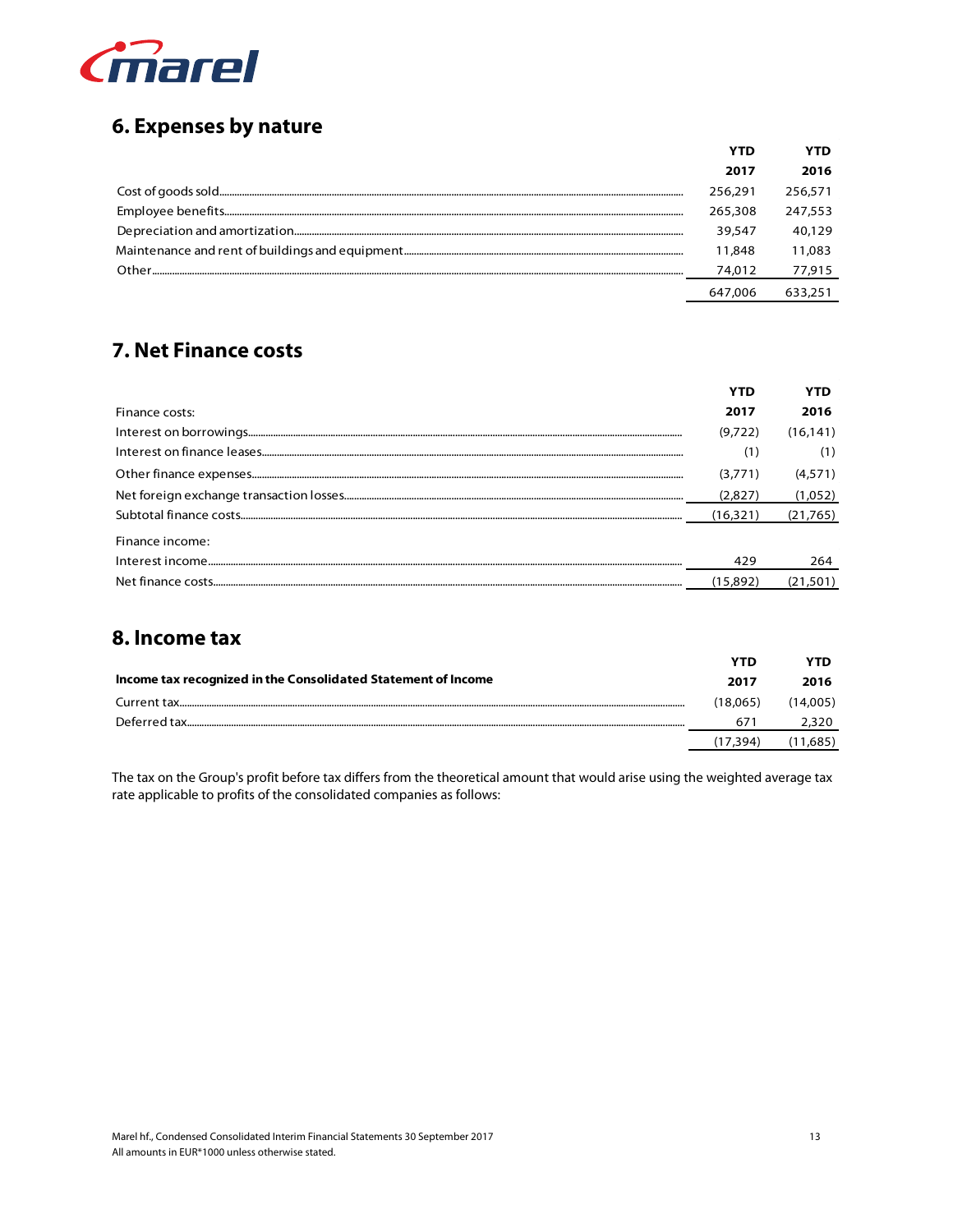![](_page_14_Picture_0.jpeg)

| <b>Reconciliation of effective income tax</b>            | YTD       |       | YTD       |               |
|----------------------------------------------------------|-----------|-------|-----------|---------------|
|                                                          | 2017      | $\%$  | 2016      | $\frac{0}{6}$ |
|                                                          | 80,572    |       | 64,893    |               |
|                                                          |           |       |           |               |
|                                                          | (16.114)  | 20.0  | (12, 979) | 20.0          |
|                                                          | (5,743)   | 7.1   | (3, 110)  | 4.8           |
|                                                          | (21, 857) | 27.1  | (16,089)  | 24.8          |
|                                                          |           |       |           |               |
|                                                          | (396)     | 0.5   | 819       | (1.3)         |
|                                                          | 3,312     | (4.1) | 3,430     | (5.3)         |
|                                                          | 144       | (0.2) | (136)     | 0.2           |
|                                                          | (2)       |       | (116)     | 0.2           |
|                                                          | 245       | (0.3) | 159       | (0.2)         |
|                                                          | (33)      |       | (7)       | 0.0           |
|                                                          | 1,193     | (1.5) | 255       | (0.4)         |
| Tax charge included in the profit or loss for the period | (17, 394) | 21.5  | (11.685)  | 18.0          |

The Group believes that its accruals for tax liabilities are adequate for all open tax years based on its assessment of many factors, including interpretations of tax laws and prior experience.

### **9. Earnings per share**

Basic earnings per share is calculated by dividing the net profit attributable to shareholders by the weighted average number of ordinary shares in issue during the period, excluding ordinary shares purchased by the Company and held as treasury shares.

#### **Basic earnings per share (EUR cent per share)**

| YTD     | YTD     |
|---------|---------|
| 2017    | 2016    |
| 63.127  | 53,181  |
| 709,266 | 715,250 |
| 8.90    | 44.     |

The diluted earnings per share is calculated by adjusting the weighted average number of ordinary shares outstanding to assume conversion of all dilutive potential ordinary shares. The Company has one category of dilutive potential ordinary shares: stock options. For the stock options, a calculation is done to determine the number of shares that could have been acquired at fair value (determined as the average annual market share price of the Company's shares) based on the monetary value of the subscription rights attached to outstanding stock options. The number of shares calculated as above is compared with the number of shares that would have been issued assuming the exercise of the stock options.

#### **Diluted earnings per share (EUR cent per share)**

|                                                                                          | YTD     | YTD     |
|------------------------------------------------------------------------------------------|---------|---------|
|                                                                                          | 2017    | 2016    |
|                                                                                          | 63,127  | 53,181  |
|                                                                                          | 709.266 | 715,250 |
|                                                                                          | 3.907   | 3,327   |
| Weighted average number of outstanding shares for diluted earnings per share (thousands) | 713,173 | 718,577 |
|                                                                                          | 8.85    | 7.40    |

Marel hf., Condensed Consolidated Interim Financial Statements 30 September 2017 14 All amounts in EUR\*1000 unless otherwise stated.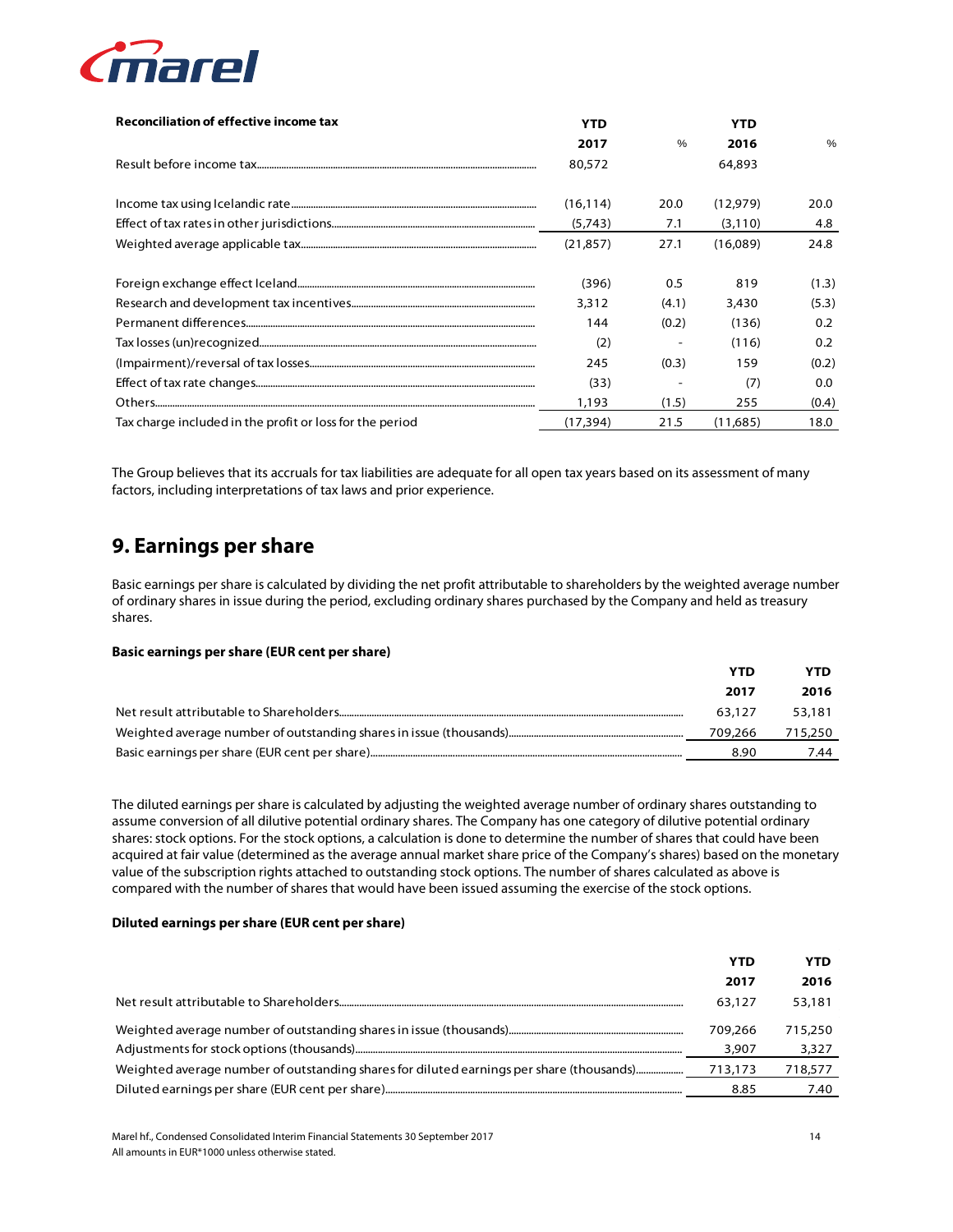![](_page_15_Picture_0.jpeg)

# **10. Property, plant and equipment**

|                                     | Land &    | Plant &   | Under con-               | Vehicles & |            |
|-------------------------------------|-----------|-----------|--------------------------|------------|------------|
|                                     | buildings | machinery | struction                | equipment  | Total      |
| At 1 January 2016                   |           |           |                          |            |            |
|                                     | 105,966   | 63,510    | 3,389                    | 40,807     | 213,672    |
|                                     | (37, 952) | (50, 457) |                          | (36, 258)  | (124, 667) |
|                                     | 68,014    | 13,053    | 3,389                    | 4,549      | 89,005     |
| Year ended 31 December 2016         |           |           |                          |            |            |
|                                     | 68,014    | 13,053    | 3,389                    | 4,549      | 89,005     |
|                                     | (136)     | (39)      |                          | (499)      | (674)      |
|                                     | 1,309     | 3,424     | (5, 511)                 | 778        |            |
|                                     | 753       | 233       | (18)                     | 456        | 1,424      |
|                                     | 8,227     | 7,441     | 3,549                    | 1,902      | 21,119     |
|                                     | 12,885    | 4,610     | 241                      | 224        | 17,960     |
|                                     | (2,784)   | (5, 115)  | $\overline{\phantom{a}}$ | (1,944)    | (9,843)    |
|                                     | 88,268    | 23,607    | 1,650                    | 5,466      | 118,991    |
| At 1 January 2017                   |           |           |                          |            |            |
|                                     | 130,061   | 93,398    | 1,650                    | 40,953     | 266,062    |
|                                     | (41,793)  | (69, 791) |                          | (35, 487)  | (147,071)  |
|                                     | 88,268    | 23,607    | 1,650                    | 5,466      | 118,991    |
| Nine months ended 30 September 2017 |           |           |                          |            |            |
|                                     | 88,268    | 23,607    | 1,650                    | 5,466      | 118,991    |
|                                     | (121)     | (54)      |                          | (271)      | (446)      |
|                                     | (928)     | (639)     | (108)                    | (243)      | (1,918)    |
|                                     | 1,790     | 1,984     | 17,097                   | 2,313      | 23,184     |
|                                     | (1,381)   | 68        | 1,302                    | 11         |            |
|                                     | 6,528     |           |                          |            | 6,528      |
|                                     | (2,360)   | (4, 196)  |                          | (1,537)    | (8,093)    |
|                                     | 91,796    | 20,770    | 19,941                   | 5,739      | 138,246    |
| At 30 September 2017                |           |           |                          |            |            |
|                                     | 140,767   | 93,124    | 19,941                   | 42,206     | 296,038    |
|                                     | (48, 971) | (72, 354) | $\overline{\phantom{a}}$ | (36, 467)  | (157, 792) |
|                                     | 91,796    | 20,770    | 19,941                   | 5,739      | 138,246    |

Depreciation of property, plant and equipment analyses as follows in the Consolidated Statement of Income:

| YTD   | YTD   |
|-------|-------|
| 2017  | 2016  |
| 4,569 | 3,930 |
| 542   | 564   |
| 301   | 224   |
| 2.677 | 2,464 |
| 8.089 | 7.182 |
|       |       |
| 8.093 | 7.182 |

Marel hf., Condensed Consolidated Interim Financial Statements 30 September 2017 15 All amounts in EUR\*1000 unless otherwise stated.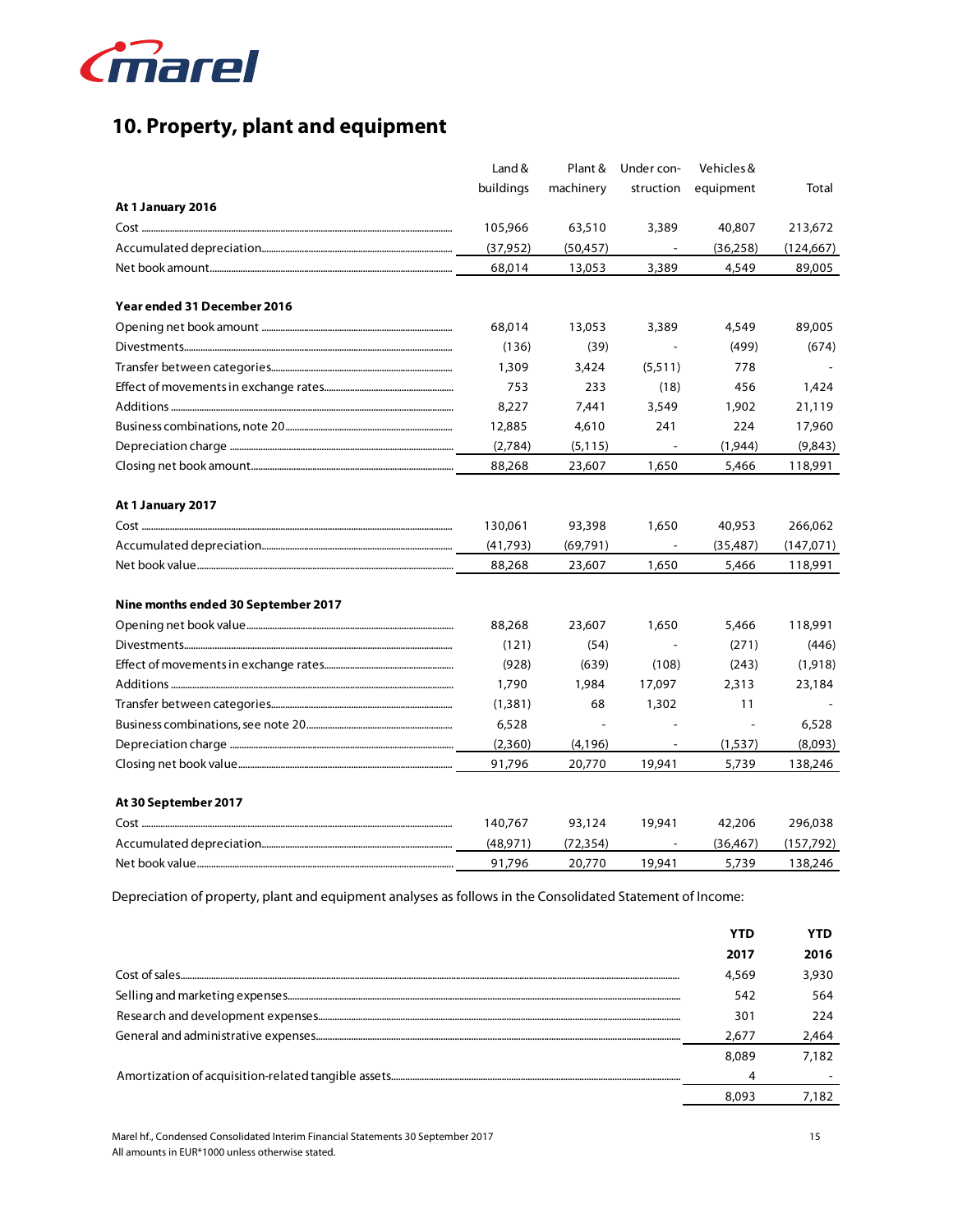![](_page_16_Picture_0.jpeg)

## **11. Goodwill and intangible assets**

|                                                                   |                          |            | Customer                 |             |            |
|-------------------------------------------------------------------|--------------------------|------------|--------------------------|-------------|------------|
|                                                                   |                          | Technology | relations,               |             |            |
|                                                                   |                          | & develop- | patents &                | Other       |            |
|                                                                   | Goodwill                 | ment costs | trademarks               | intangibles | Total      |
| At 1 January 2016                                                 |                          |            |                          |             |            |
|                                                                   | 389,407                  | 148,735    | 56,842                   | 32,665      | 238,242    |
|                                                                   |                          | (82, 204)  | (30,201)                 | (18, 819)   | (131, 224) |
|                                                                   | 389,407                  | 66,531     | 26,641                   | 13,846      | 107,018    |
| Year ended 31 December 2016                                       |                          |            |                          |             |            |
|                                                                   | 389,407                  | 66,531     | 26,641                   | 13,846      | 107,018    |
|                                                                   | 245,622                  | 53,709     | 136,987                  | 8,283       | 198,979    |
|                                                                   | 151                      | (185)      | (423)                    | (294)       | (902)      |
|                                                                   |                          | 15,632     | 33                       | 7,523       | 23,188     |
|                                                                   |                          | (5,456)    |                          | ÷,          | (5,456)    |
|                                                                   | $\overline{\phantom{a}}$ | (13, 394)  | (29, 658)                | (2,317)     | (45,369)   |
|                                                                   | 635,180                  | 116,837    | 133,580                  | 27,041      | 277,458    |
|                                                                   |                          |            |                          |             |            |
| At 1 January 2017                                                 |                          |            |                          |             |            |
|                                                                   | 635,180                  | 218,948    | 172,802                  | 63,872      | 455,622    |
| Accumulated amortization (including transfers between categories) |                          | (102, 111) | (39, 222)                | (36, 831)   | (178, 164) |
|                                                                   | 635,180                  | 116,837    | 133,580                  | 27,041      | 277,458    |
|                                                                   |                          |            |                          |             |            |
| Nine months ended 30 September 2017                               |                          |            |                          |             |            |
|                                                                   | 635,180                  | 116,837    | 133,580                  | 27,041      | 277,458    |
|                                                                   | 15,397                   |            |                          | 198         | 198        |
|                                                                   | (2,621)                  | (1,969)    | (222)                    | 4           | (2, 187)   |
|                                                                   |                          | 11,347     | $\overline{\phantom{a}}$ | 5,350       | 16,697     |
|                                                                   |                          | (11,716)   | (8, 186)                 | (11, 552)   | (31, 454)  |
|                                                                   | 647,956                  | 114,499    | 125,172                  | 21,041      | 260,712    |
|                                                                   |                          |            |                          |             |            |
| At 30 September 2017                                              |                          |            |                          |             |            |
|                                                                   | 647,956                  | 228,120    | 169,011                  | 70,363      | 467,494    |
|                                                                   |                          | (113, 621) | (43, 839)                | (49, 322)   | (206, 782) |
|                                                                   | 647,956                  | 114,499    | 125,172                  | 21,041      | 260,712    |

The additions for 2017 of EUR 16,697 (31 December 2016: EUR 23,188) predominantly comprise internally generated assets for product development costs and for development of software products.

The impairment charge in the intangible assets analyses as follows in the Consolidated Statement of Income:

| YTD                      |      |
|--------------------------|------|
| 2017                     | 2016 |
|                          | .567 |
| $\overline{\phantom{a}}$ | .56  |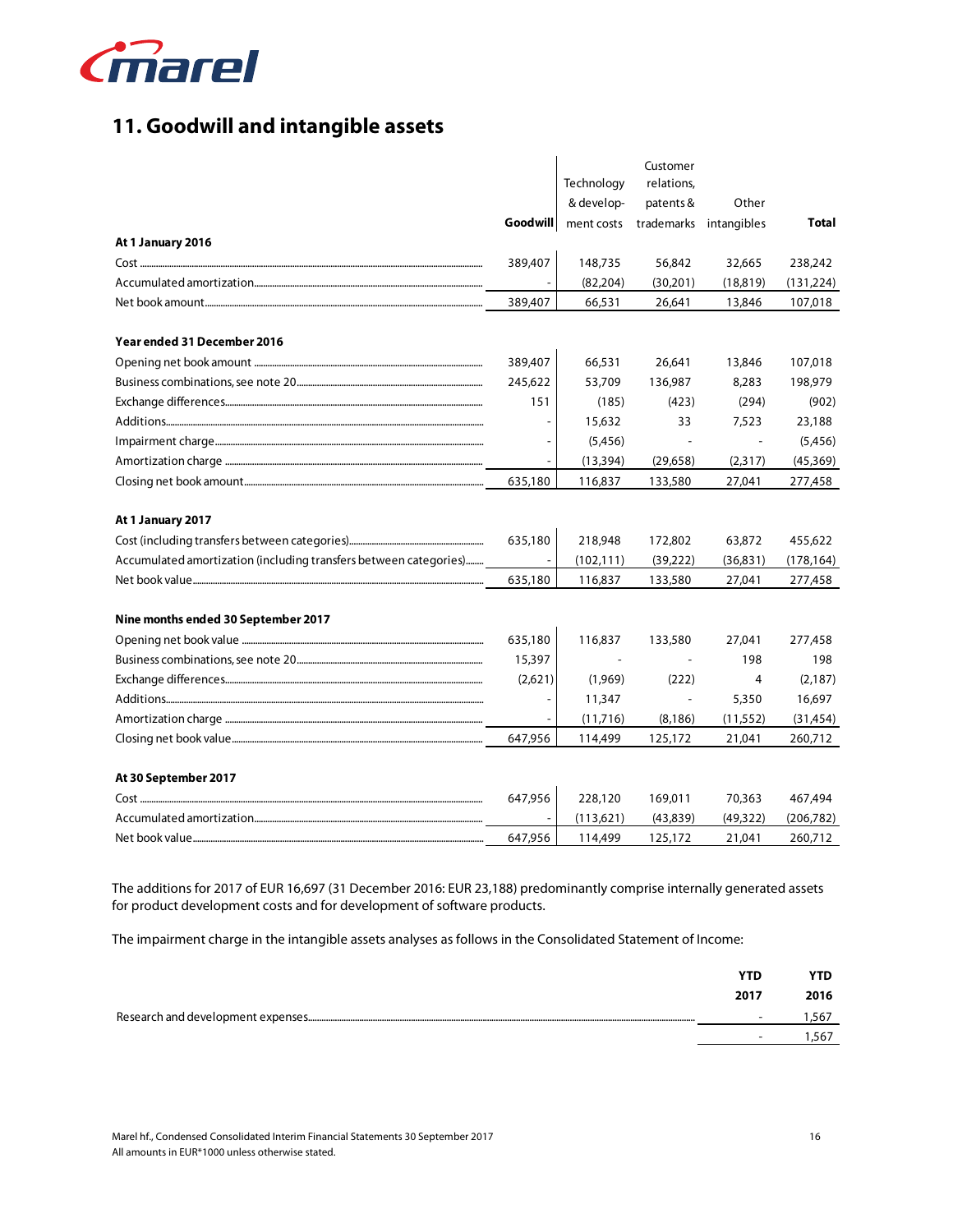![](_page_17_Picture_0.jpeg)

Amortization of intangible assets analyses as follows in the Consolidated Statement of Income:

| YTD    | YTD    |
|--------|--------|
| 2017   | 2016   |
| 25     | 20     |
| 1,218  | 1,100  |
| 10,312 | 10,349 |
| 5.178  | 3,599  |
| 16.733 | 15,068 |
| 14,721 | 17,880 |
| 31,454 | 32,948 |

#### **Impairment testing**

The Group tested at the end of 2016 whether goodwill and infinite intangible assets had suffered any impairment. The conclusion was there were no triggers indicating that impairment was necessary. At the end of Q3 2017, there is no reason to deviate from the conclusions taken at year-end.

### **12. Deferred income tax**

Deferred income taxes are calculated in full on temporary differences under the liability method.

The gross movement on the deferred income tax account is as follows:

| At 1 January 2017    | (56.115) |
|----------------------|----------|
|                      | (48)     |
|                      | 704      |
|                      | (33)     |
|                      | (122)    |
| At 30 September 2017 | (55,614) |

Deferred income tax assets and liabilities are offset when there is a legally enforceable right to set off current tax assets against current tax liabilities and when the deferred income taxes relate to the same fiscal authority.

The deferred tax charge recognized in the Consolidated Statement of Financial Position is as follows:

|                                 | 30/09    | 31/12     |
|---------------------------------|----------|-----------|
|                                 | 2017     | 2016      |
| Deferred income tax assets      | 5.703    | 7.343     |
| Deferred income tax liabilities | (61.317) | (63, 458) |
|                                 | (55.614) | (56, 115) |

### **13. Inventories**

There were no material reversals of write-downs to net realizable value. The write-downs recognized following a recoverability analysis are included in Cost of sales.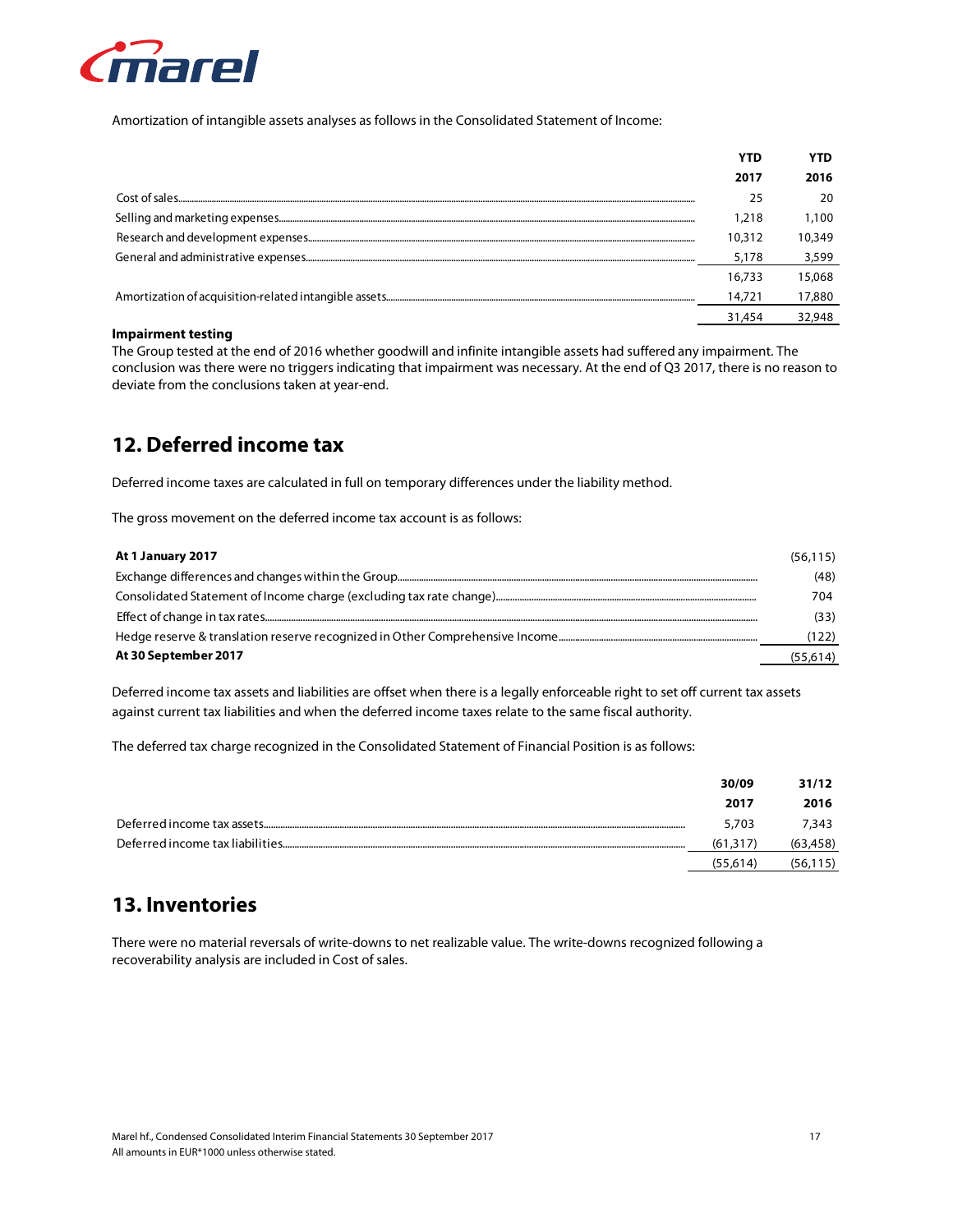![](_page_18_Picture_0.jpeg)

### **14. Equity**

| <b>Share Capital</b>    |                |             | Outstanding |
|-------------------------|----------------|-------------|-------------|
|                         | Ordinary       | Treasury    | number of   |
|                         | shares         | shares      | shares      |
|                         | (thousands)    | (thousands) | (thousands) |
|                         | 735,569        | (30.903)    | 704,666     |
|                         | $\blacksquare$ | 12,812      | 12,812      |
|                         | 735,569        | (18,091)    | 717,478     |
|                         | 100.00%        | 2.46%       | 97.54%      |
|                         |                | (4,000)     | (4,000)     |
|                         |                | 548         | 548         |
|                         | 735,569        | (21, 543)   | 714,026     |
|                         | 100.00%        | 2.93%       | 97.07%      |
|                         |                | (12,200)    | (12,200)    |
|                         |                | 1,307       | 1,307       |
|                         | 735,569        | (32, 436)   | 703,133     |
|                         | 100.00%        | 4.41%       | 95.59%      |
|                         |                | 30/09       | 31/12       |
| Class of share capital: |                | 2017        | 2016        |
|                         |                | 6,431       | 6,531       |
|                         |                | 254,498     | 287,854     |
|                         |                | 1,313       | 834         |
|                         |                | 255,811     | 288,688     |

The total authorized number of ordinary shares is 735.6 million shares (31 December 2016: 735.6 million shares) with a par value of ISK 1 per share. All issued shares are fully paid. Holders of ordinary shares are entitled to dividends as declared from time to time and are entitled to one vote per share at shareholders meetings of the Company.

#### **Treasury shares**

In Q3 2017, Marel purchased 5.0 million treasury shares for a total amount of EUR 14.5 million to be used as a payment for potential future acquisitions, as per the Company's announcement on 8 February 2017. Marel sold 0.9 million treasury shares for EUR 2.5 million to the management of Sulmaq Industrial e Comercial S.A., in relation to Marel's acquisition of Sulmaq. The sold shares are with a lock-up period of 18 months from the date of closing which was 31 August 2017. At the end of Q3 2017, Marel has 32.4 million treasury shares (31 December 2016: 21.5 million treasury shares).

#### **Dividends**

In March 2017 a dividend of EUR 15,280 (EUR 2.14 cents per share) was declared and paid for the operational year 2016 (in 2016, a dividend of EUR 11,304 (EUR 1.58 cents per share)) was declared and paid for the operational year 2015).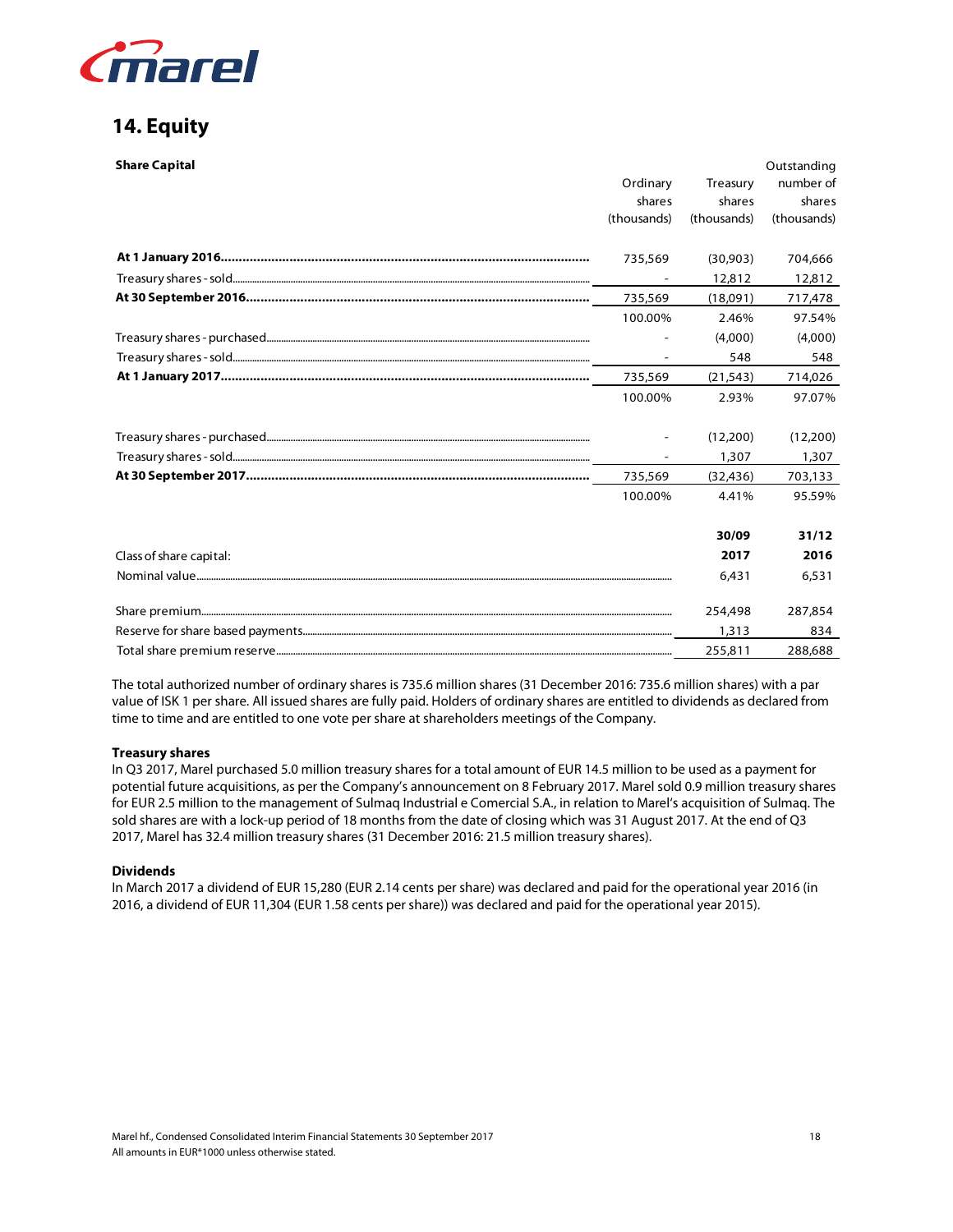![](_page_19_Picture_0.jpeg)

#### **Reserves**

Other reserves in Shareholder's equity include the following reserves:

|                      | Hedge   | Translation | <b>Total other</b> |
|----------------------|---------|-------------|--------------------|
|                      | reserve | reserve     | reserves           |
| At 1 January 2016    | (2.521) | (2.580)     | (5, 101)           |
|                      | (550)   | (1,704)     | (2, 254)           |
| At 30 September 2016 | (3,071) | (4.284)     | (7, 355)           |
|                      | 2,280   | 2,962       | 5,242              |
| At 31 December 2016  | (791)   | (1, 322)    | (2, 113)           |
|                      | 789     | (4.366)     | (3,577)            |
| At 30 September 2017 | (2)     | (5,688)     | (5,690)            |

#### **Limitation in the distribution of Shareholders' equity**

As at 30 September 2017, pursuant to Icelandic law, certain limitations exist relating to the distribution of Shareholders' equity. Such limitations relate to legal reserves required by Icelandic law included under Retained earnings for capitalized intangible assets related to product development projects and for legal reserves relating to any legal or economic restrictions to the ability of affiliated companies to transfer funds to the parent company in the form of dividends.

The legal reserve included under Retained earnings for capitalized intangible assets related to product development projects amounted to EUR 64.4 million as at 30 September 2017 (31 December 2016: EUR 63.4 million). Since the profits retained in Marel hf.'s subsidiaries can be distributed and received in Iceland, no legal reserve for any legal or economic restrictions to the ability of affiliated companies to transfer funds to the parent company in the form of dividends is required.

The amount of the legal reserve for the share of profit of affiliates is reduced by dividends received from those companies and those dividends from them which can be claimed. Therefore Marel could, based on its control as the parent company, decide to let its subsidiaries pay dividends. The dividends would lower the amount of legal reserves within equity and therefore leave more room for Marel to make dividend payments to its shareholders. The new provision of the act does not prevent Marel from making dividend payments to its shareholders in 2017 since the Company has sufficient retained earnings from previous years.

The legal reserves as required by Icelandic law are required as of effective date 1 January 2016.

#### **Non-controlling interests**

Non-controlling interests ("NCI") relate to minority shares held by third parties in consolidated Group companies. The net income attributable to NCI amounted to EUR 51 for the nine-month period ended 30 September 2017 (30 September 2016: EUR 27).

The NCI relates to MPS France S.A.R.L., France, in which the managing director of MPS France holds an ownership percentage of 24%.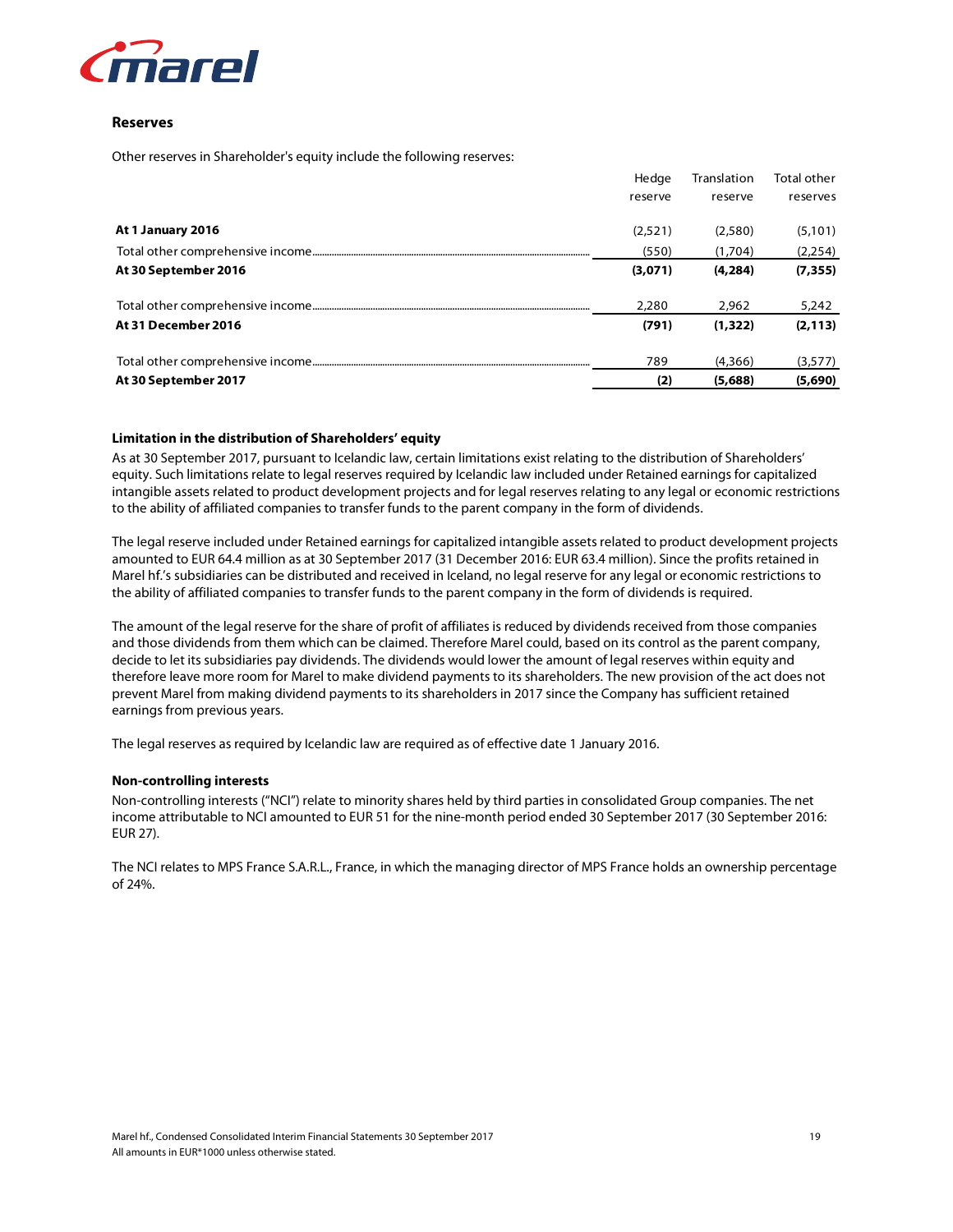![](_page_20_Picture_0.jpeg)

# **15. Borrowings**

|              | 30/09   | 31/12   |
|--------------|---------|---------|
| Non-current: | 2017    | 2016    |
|              | 372,083 | 425,005 |
|              |         |         |
|              | 372.088 | 425,014 |
| Current:     |         |         |
|              | 28,231  | 24,117  |
|              | 400.319 | 449,131 |
|              |         |         |
|              | 400.314 | 449.122 |
|              |         |         |
|              | 400.319 | 449,131 |

|                                         | Secured      | Capitalized |             | Finance                  |                                   |           |
|-----------------------------------------|--------------|-------------|-------------|--------------------------|-----------------------------------|-----------|
|                                         | bank loans / | finance     | Embedded    | lease                    | Total                             | Total     |
| Liabilities in currency recorded in EUR | revolver     | charges     | derivatives |                          | liabilities 30/09 2017 31/12 2016 |           |
|                                         | 345,999      | (10.719)    | (2,968)     | $\overline{\phantom{a}}$ | 332,312                           | 350,108   |
|                                         | 66,433       | (2,016)     |             | $\overline{\phantom{a}}$ | 64,417                            | 98,032    |
|                                         | 3,585        |             |             | 5                        | 3,590                             | 991       |
|                                         | 416,017      | (12,735)    | (2,968)     | 5                        | 400,319                           | 449,131   |
|                                         | (32, 821)    | 3,555       | 1.035       | -                        | (28,231)                          | (24, 117) |
|                                         | 383,196      | (9,180)     | (1,933)     |                          | 372,088                           | 425,014   |

|                                             | Secured     | Capitalized |             | Finance |                        |
|---------------------------------------------|-------------|-------------|-------------|---------|------------------------|
| 30/09 2017                                  | bank loans/ | finance     | Embedded    | lease   | <b>Total</b>           |
| Annual maturity of non-current liabilities: | revolver    | charges     | derivatives |         | liabilities 30/09 2017 |
|                                             | 31,259      | (3.555)     | (707)       |         | 26,997                 |
|                                             | 30,710      | (3,555)     | (607)       | ۰       | 26,548                 |
|                                             | 30,420      | (2.070)     | (483)       | 5.      | 27,872                 |
|                                             | 290.154     |             | (136)       |         | 290,018                |
|                                             | 653         |             |             |         | 653                    |
|                                             | 383,196     | (9.180)     | (1.933)     |         | 372,088                |

|                                             | Secured     | Capitalized |             | Finance |                        |
|---------------------------------------------|-------------|-------------|-------------|---------|------------------------|
| 31/12 2016                                  | bank loans/ | finance     | Embedded    | lease   | <b>Total</b>           |
| Annual maturity of non-current liabilities: | revolver    | charges     | derivatives |         | liabilities 31/12 2016 |
|                                             | 30,000      | (4.705)     | (1, 178)    |         | 24,117                 |
|                                             | 30,000      | (4.274)     | (786)       | ۰       | 24,940                 |
|                                             | 375,450     |             | (484)       | 9       | 374,975                |
|                                             |             |             |             |         |                        |
|                                             | 982         |             |             |         | 982                    |
|                                             | 436,432     | (8,979)     | (2,448)     | 9       | 425,014                |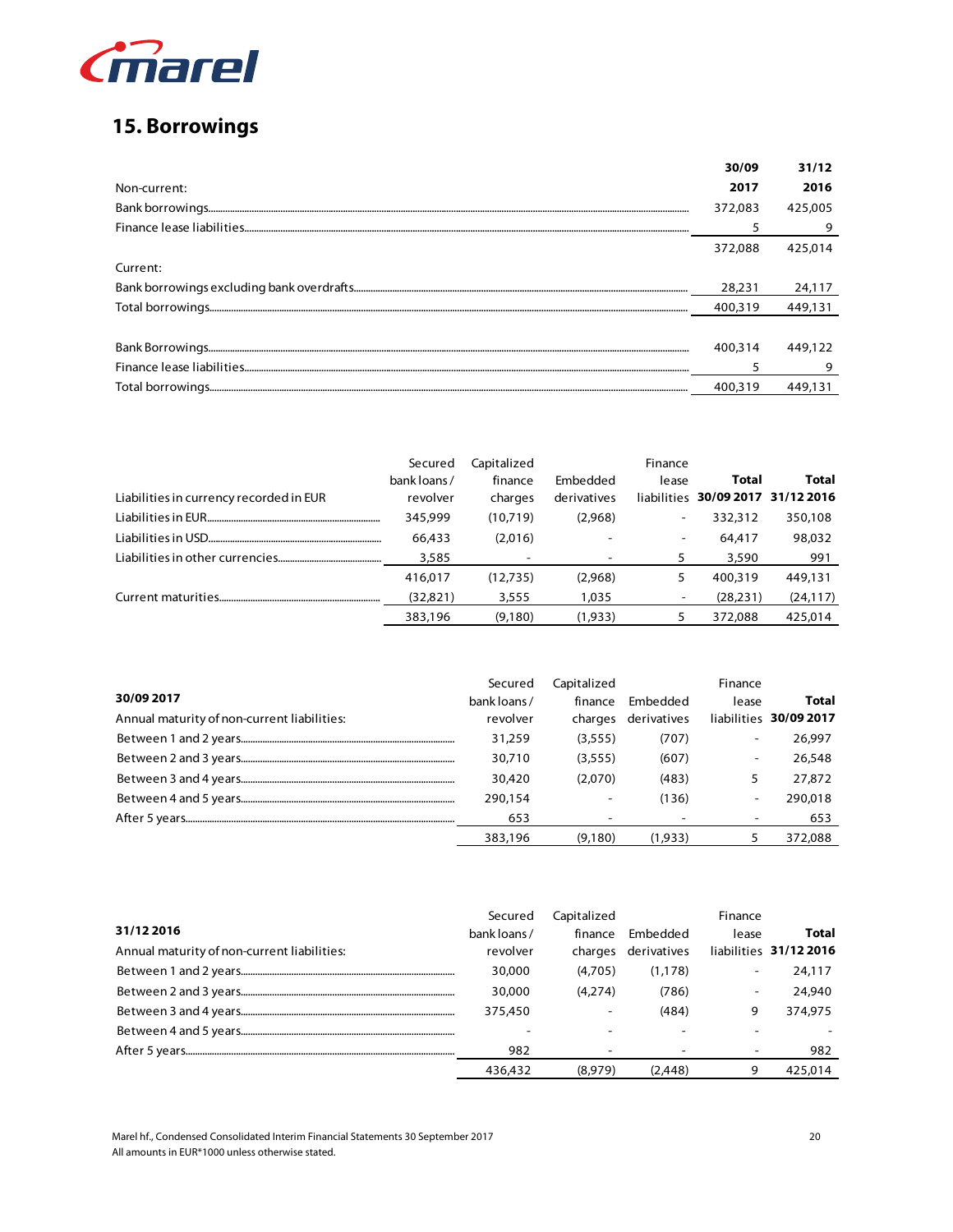![](_page_21_Picture_0.jpeg)

As of 30 September 2017, interest bearing debt amounted to EUR 416.0 million (31 December 2016: EUR 466.4 million), of which none (31 December 2016: EUR 465.5 million) is secured against shares that Marel hf. holds in certain subsidiaries. Lease liabilities are effectively secured as the rights to the leased asset revert to the lessor in the event of default.

The Group loan agreements contain restrictive covenants, relating to interest cover and leverage. At 30 September 2017 and at year end 2016 the Group complies with all restrictive covenants.

The Group has the following headroom in committed ancillary facilities:

|                | 30/09   | 31/12   |
|----------------|---------|---------|
| Floating rate: | 2017    | 2016    |
|                |         |         |
|                | 170.096 | 144,452 |
|                | 170.096 | 144.452 |

### **16. Provisions**

|                      | Guarantee | Pension                              | Refocusing | Other      |         |
|----------------------|-----------|--------------------------------------|------------|------------|---------|
|                      |           | commitments commitments <sup>*</sup> | provisions | provisions | Total   |
| At 1 January 2016    | 6.525     | 6.374                                | 2.046      | 957        | 15,902  |
|                      | (952)     |                                      |            | (2.618)    | (3,570) |
|                      | 1,376     | 111                                  |            | 8,047      | 9,534   |
|                      | 2,658     | 1.487                                |            | 2.265      | 6,410   |
|                      | (611)     | (355)                                | (2,046)    | (4,774)    | (7,786) |
| At 31 December 2016  | 8,996     | 7,617                                |            | 3,877      | 20,490  |
| At 1 January 2017    | 8,996     | 7.617                                |            | 3,877      | 20,490  |
|                      | (279)     | (208)                                |            | (180)      | (667)   |
|                      | 207       |                                      |            |            | 207     |
|                      | 875       | 675                                  |            | 99         | 1.649   |
|                      | (1,893)   | (199)                                |            | (1,964)    | (4,056) |
| At 30 September 2017 | 7.906     | 7,885                                |            | 1,832      | 17,623  |

\*) Including the provision for early retirement rights, which has increased to EUR 4,706 at 30 September 2017 (31 December 2016: EUR 3,960).

|                                                                                                                                                                                                                                                                                                                                                                                                             | 30/09  | 31/12  |
|-------------------------------------------------------------------------------------------------------------------------------------------------------------------------------------------------------------------------------------------------------------------------------------------------------------------------------------------------------------------------------------------------------------|--------|--------|
| Analysis of total provisions                                                                                                                                                                                                                                                                                                                                                                                | 2017   | 2016   |
| Current.                                                                                                                                                                                                                                                                                                                                                                                                    | 9.663  | 13.129 |
| $\textbf{Non-current}\tiny{1-1} \textbf{1} \textbf{2} \textbf{3} \textbf{4} \textbf{5} \textbf{6} \textbf{6} \textbf{7} \textbf{8} \textbf{8} \textbf{9} \textbf{10} \textbf{10} \textbf{10} \textbf{10} \textbf{10} \textbf{10} \textbf{10} \textbf{10} \textbf{10} \textbf{10} \textbf{10} \textbf{10} \textbf{10} \textbf{10} \textbf{10} \textbf{10} \textbf{10} \textbf{10} \textbf{10} \textbf{10} \$ | 7.960  | 7,361  |
|                                                                                                                                                                                                                                                                                                                                                                                                             | 17.623 | 20.490 |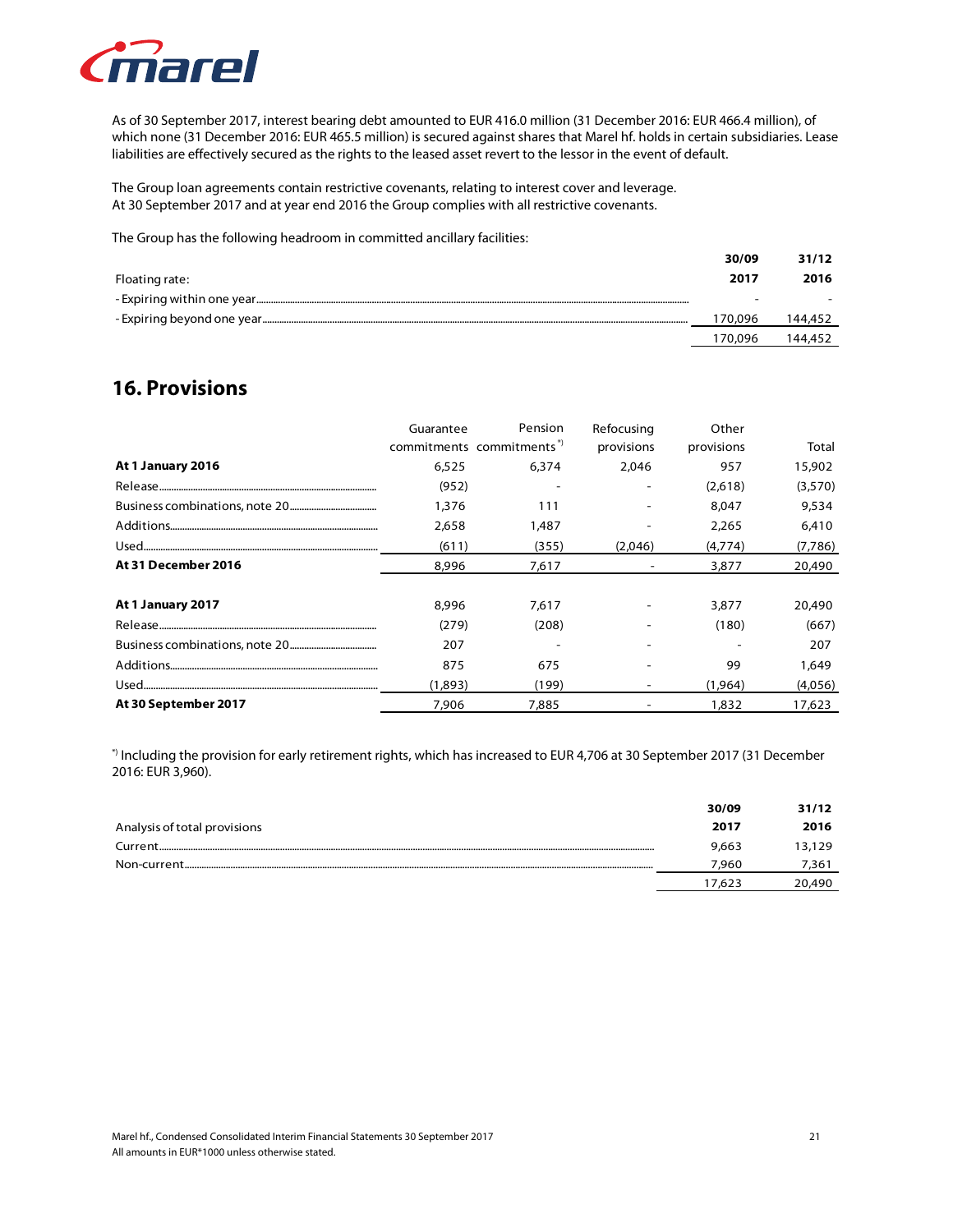![](_page_22_Picture_0.jpeg)

### **17. Financial instruments**

#### **Interest-rate swap**

To protect Marel from fluctuations in Euribor-EUR-Reuters/Libor-BBA and in accordance with the interest hedge policy Marel has entered into interest rate swaps (the hedging instruments) to receive floating interest and to pay fixed interest. It is in line with Marel's risk management policy to have 50 - 70% of core debt fixed for 3 - 5 years.

The notional principal amount of the outstanding active interest rate swap contracts at 30 September 2017 was EUR 261.3 million (31 December 2016: EUR 298.2 million).

| 30/09 2017                                                           | Currency   | Principal | <b>Maturity</b> | Interest% |
|----------------------------------------------------------------------|------------|-----------|-----------------|-----------|
|                                                                      | USD.       | 55,000    | 2017            | 2.4%      |
|                                                                      | EUR.       | 6,000     | 2017            | 0.8%      |
|                                                                      | <b>EUR</b> | 49,000    | 2018            | 0.2%      |
|                                                                      | USD.       | 60,000    | 2018            | 2.2%      |
| Embedded floor (0,00% cap on interest rates in financing agreements) | EUR.       | 376,000   | 2020            | $0.0\%$   |
|                                                                      | <b>USD</b> | 10,000    | 2020            | 1.3%      |
|                                                                      | <b>EUR</b> | 150,000   | 2020            | $-0.1%$   |
|                                                                      | USD.       | 60,000    | 2020            | 1.5%      |
|                                                                      | <b>EUR</b> | 1,079     | 2027            | 5.2%      |
|                                                                      |            |           |                 |           |
| 31/12 2016                                                           | Currency   | Principal | <b>Maturity</b> | Interest% |
|                                                                      | <b>USD</b> | 55,000    | 2017            | 2.4%      |
|                                                                      | <b>EUR</b> | 6,000     | 2017            | 0.8%      |
|                                                                      | <b>EUR</b> | 25,000    | 2017            | 0.1%      |
|                                                                      | <b>EUR</b> | 55,000    | 2018            | $0.2\%$   |
|                                                                      | <b>USD</b> | 60,000    | 2018            | 2.2%      |
| Embedded floor (0,00% cap on interest rates in financing agreements) | <b>EUR</b> | 445,000   | 2020            | $0.0\%$   |
|                                                                      | USD.       | 10,000    | 2020            | 1.3%      |
|                                                                      | <b>EUR</b> | 150,000   | 2020            | $-0.1%$   |
|                                                                      | USD.       | 60,000    | 2020            | 1.5%      |

The fair values of net interest rate swaps used for hedging, together with the carrying amounts shown in the Consolidated Statement of Financial Position amounts to EUR 3,096 (31 December 2016: EUR 4,444).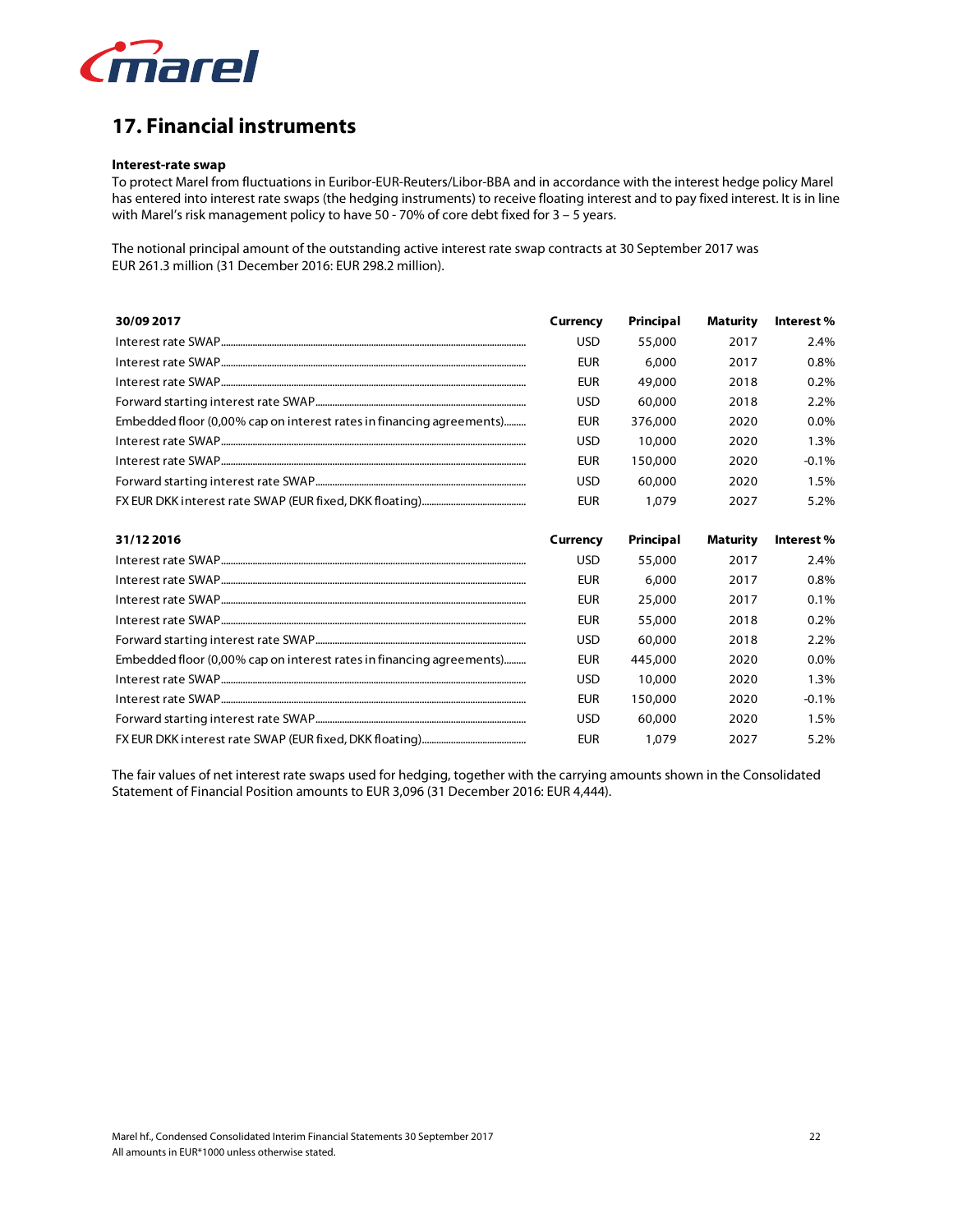![](_page_23_Picture_0.jpeg)

### **18. Contingencies**

At 30 September 2017, the Group had contingent liabilities in respect of bank and other guarantees and other matters arising in the ordinary course of business from which it is anticipated that no material liabilities will arise. In the ordinary course of business, the Group has given guarantees amounting to EUR 58.0 million (31 December 2016: EUR 42.6 million) to third parties.

As part of doing business and acquisitions the Group is involved in claims and litigations, under such indemnities and guarantees. These claims are pending and all are contested. Provisions are recognized when an outflow of economic benefits for settlement is probable and the amount can be estimated reliably. It should be understood that, in light of possible future developments, such as (a) potential additional lawsuits, (b) possible future settlements, and (c) rulings or judgments in pending lawsuits, certain cases may result in additional liabilities and related costs.

At this point in time, we cannot estimate any additional amount of loss or range of loss in excess of the recorded amounts with sufficient certainty to allow such amount or range of amounts to be meaningful. Moreover, if and to the extent that the contingent liabilities materialize, they are often resolved over a number of years and the timing of such payments cannot be predicted with confidence. While the outcome of said cases, claims and disputes cannot be predicted with certainty, we believe, based upon legal advice and information received, that the final outcome will not materially affect our consolidated financial position but could be material to our results of operations or cash flows in any one accounting period.

### **19. Related party transactions**

At 30 September 2017 and at 31 December 2016 there were no loans to the members of the Board of Directors and the CEO. In addition, there were no transactions carried out (purchases of goods and services) between the Group and members of the Board of Directors, nor the CEO in the nine-month period ended 30 September 2017 and the year 2016.

### **20. Business combinations**

### **Sulmaq Industrial e Comercial S.A.**

On 25 July 2017, Marel signed an agreement to acquire 100% of the shares of Sulmaq Industrial e Comercial S.A. ("Sulmaq") from the founding family. Sulmaq is domiciled in Rio Grande do Sul in Brazil. The closing of the acquisition of Sulmaq took place on 31 August 2017.

Sulmaq's main business is supply of complete slaughtering, deboning and industrialized equipment lines for hog, cattle and sheep processors. The focus market is Brazil and the rest of Central and South America. The acquisition enhances Marel's position as a leading global provider of advanced equipment and solutions to the Poultry, Meat and Fish industries and is fully in line with the Company's previously announced strategy. This step will support Marel's market position in Central and South America.

The amounts recorded for the acquisition as disclosed below are provisional. In accordance with IFRS 3, Business Combinations, the purchase price of Sulmaq will be allocated to identifiable assets and liabilities acquired. Immediately after the acquisition date the purchase price allocation activities started. Due to the short timeframe the process is still ongoing and is expected to be finished in the fourth quarter of 2017. As a consequence all of the numbers recorded for the acquisition are provisional. Provisional Goodwill amounted to EUR 15.4 million. The resulting Goodwill from this acquisition is primarily related to the strategic (and cultural) fit of Sulmaq and Marel with highly complementary product portfolios and geographic presence. The goodwill is tax deductible in Brazil if certain conditions are met.

Under IFRS 3, up to one year from the acquisition date, the initial accounting for business combinations needs to be adjusted to reflect additional information that has been received about facts and circumstances that existed at the acquisition date and would have affected the measurement of amounts recognized as of that date. As a result of such adjustments the values of assets and liabilities recognized may change in the one-year period from the acquisition date which did not result in adjustments to the opening balance sheet of Sulmaq.

Sulmaq contributed EUR 2.5 million to revenues in September 2017 and affected result from operation positively.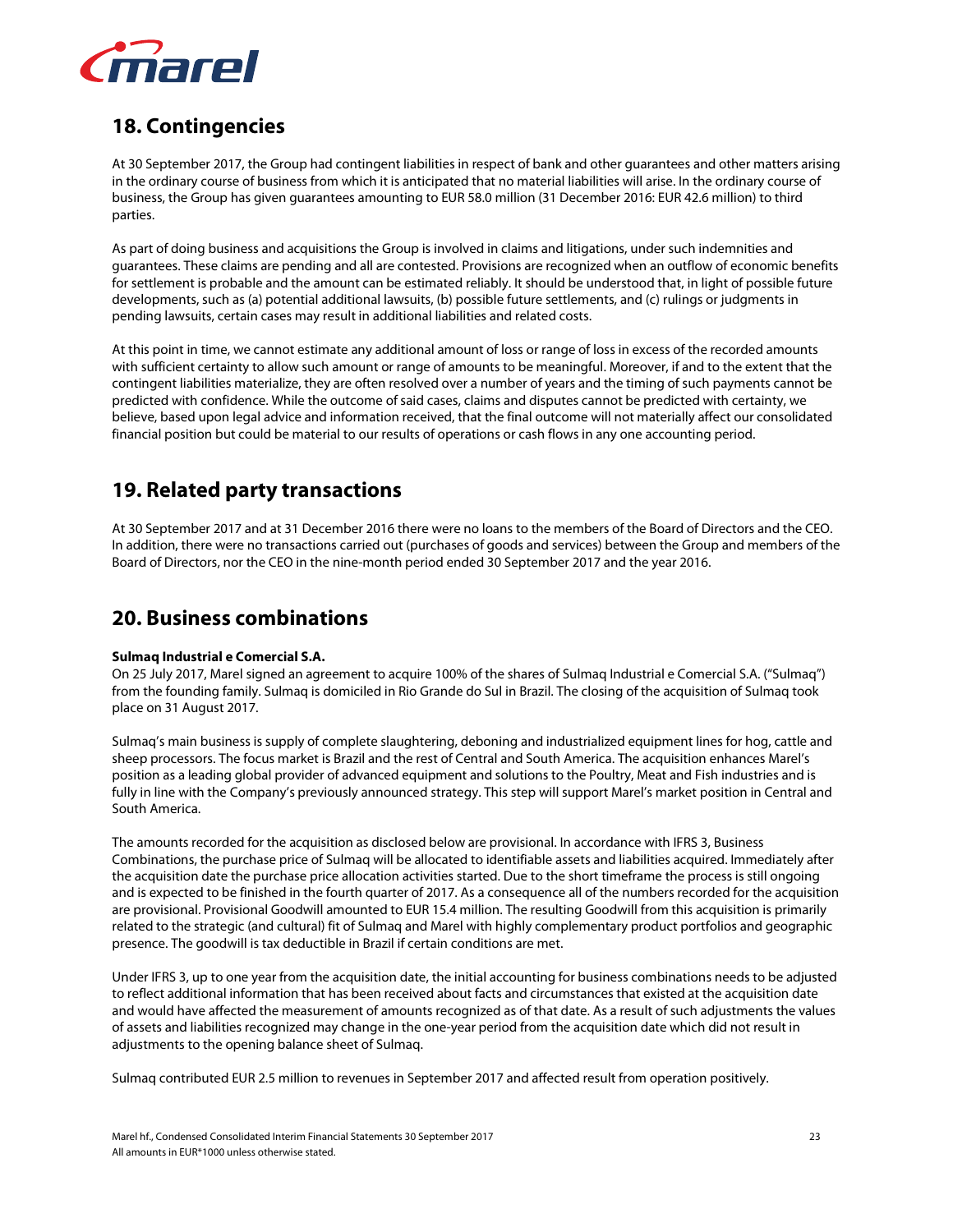![](_page_24_Picture_0.jpeg)

The following table summarizes the major classes of consideration transferred, and recognized provisional amounts of assets acquired and liabilities assumed at the acquisition date.

| 6,528  |
|--------|
| 198    |
| 5,064  |
| 5,429  |
| 868    |
| 5,755  |
| 23,842 |
| 5.327  |
| 365    |
| 3,635  |
| 207    |
| 3,733  |
| 13,267 |
| 10,575 |
| 25,972 |
| 15,397 |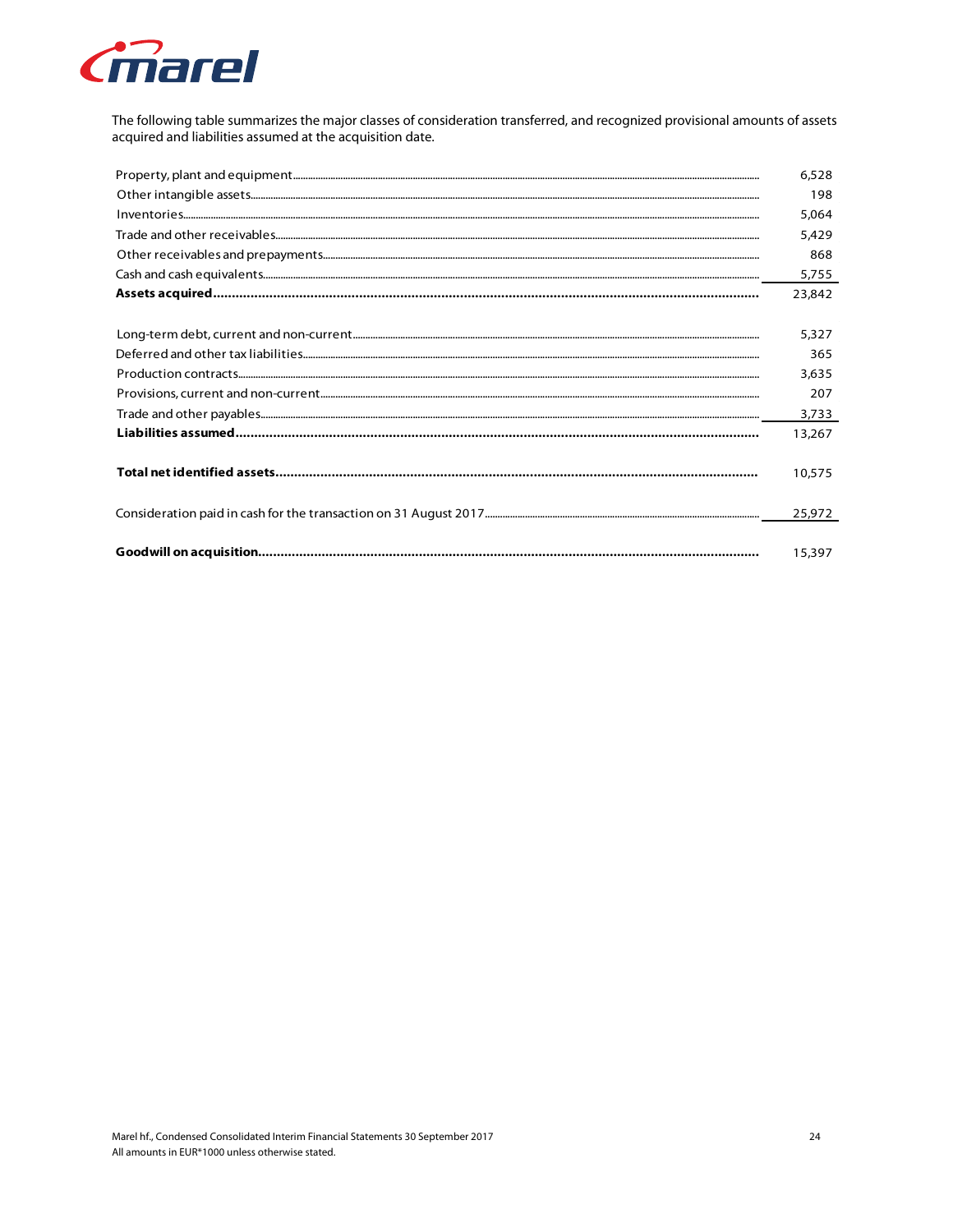![](_page_25_Picture_0.jpeg)

### Acquisition MPS Holding III B.V.

On 29 January 2016, Marel concluded the acquisition of MPS Holding III B.V. ("MPS") and obtained control through acquiring 100% of the issued shares of MPS. MPS is a subsidiary of Marel Holding B.V. The purchase price was EUR 368 million on a debt-free and cash-free basis.

The following table summarizes the major classes of consideration transferred, and recognized amounts of assets acquired and liabilities assumed at the acquisition date.

|                                                                                                                                                                                                                                                                                                                                                                                                                      | 17,960  |
|----------------------------------------------------------------------------------------------------------------------------------------------------------------------------------------------------------------------------------------------------------------------------------------------------------------------------------------------------------------------------------------------------------------------|---------|
|                                                                                                                                                                                                                                                                                                                                                                                                                      | 198,979 |
|                                                                                                                                                                                                                                                                                                                                                                                                                      | 16.693  |
|                                                                                                                                                                                                                                                                                                                                                                                                                      | 22,229  |
|                                                                                                                                                                                                                                                                                                                                                                                                                      | 18,384  |
|                                                                                                                                                                                                                                                                                                                                                                                                                      | 274,245 |
|                                                                                                                                                                                                                                                                                                                                                                                                                      |         |
| $\label{cor:main} Long-term \textit{debt}, current \textit{and non-current} \textit{} \textit{} \textit{} \textit{} \textit{} \textit{} \textit{} \textit{} \textit{} \textit{} \textit{} \textit{} \textit{} \textit{} \textit{} \textit{} \textit{} \textit{} \textit{} \textit{} \textit{} \textit{} \textit{} \textit{} \textit{} \textit{} \textit{} \textit{} \textit{} \textit{} \textit{} \textit{} \textit$ | 92.782  |
|                                                                                                                                                                                                                                                                                                                                                                                                                      | 51,231  |
|                                                                                                                                                                                                                                                                                                                                                                                                                      | 43,649  |
|                                                                                                                                                                                                                                                                                                                                                                                                                      | 9,534   |
|                                                                                                                                                                                                                                                                                                                                                                                                                      | 27,593  |
|                                                                                                                                                                                                                                                                                                                                                                                                                      | 224,789 |
|                                                                                                                                                                                                                                                                                                                                                                                                                      | 49,456  |
|                                                                                                                                                                                                                                                                                                                                                                                                                      | 295,078 |
|                                                                                                                                                                                                                                                                                                                                                                                                                      | 245,622 |

Amortization of acquisition related (in) tangible assets relate to the following lines in the Consolidated Statement of Income:

| YTD    | YTD    |
|--------|--------|
| 2017   | 2016   |
| 8.256  | 11.056 |
| 4,408  | 5,024  |
| 2.057  | 1.800  |
|        |        |
| 14.725 | 17,880 |

#### **Change in Group structure**

As of 1 January 2016 three entities in the United States of America: Marel Stork Poultry Processing Inc., Marel Meat Processing Inc. and Marel Inc., have been merged to one legal entity Marel Inc.